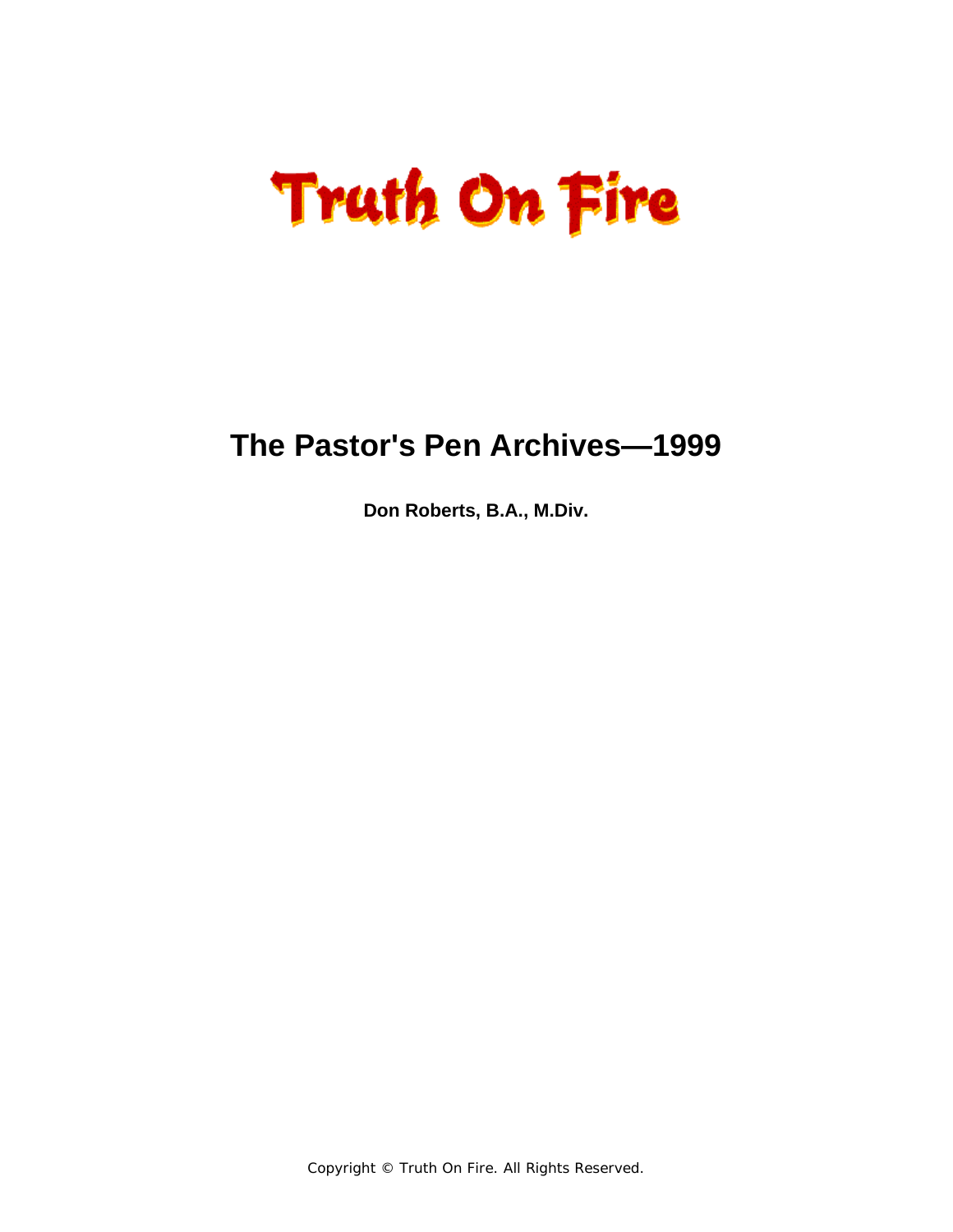<span id="page-1-0"></span>

#### **Table of Contents**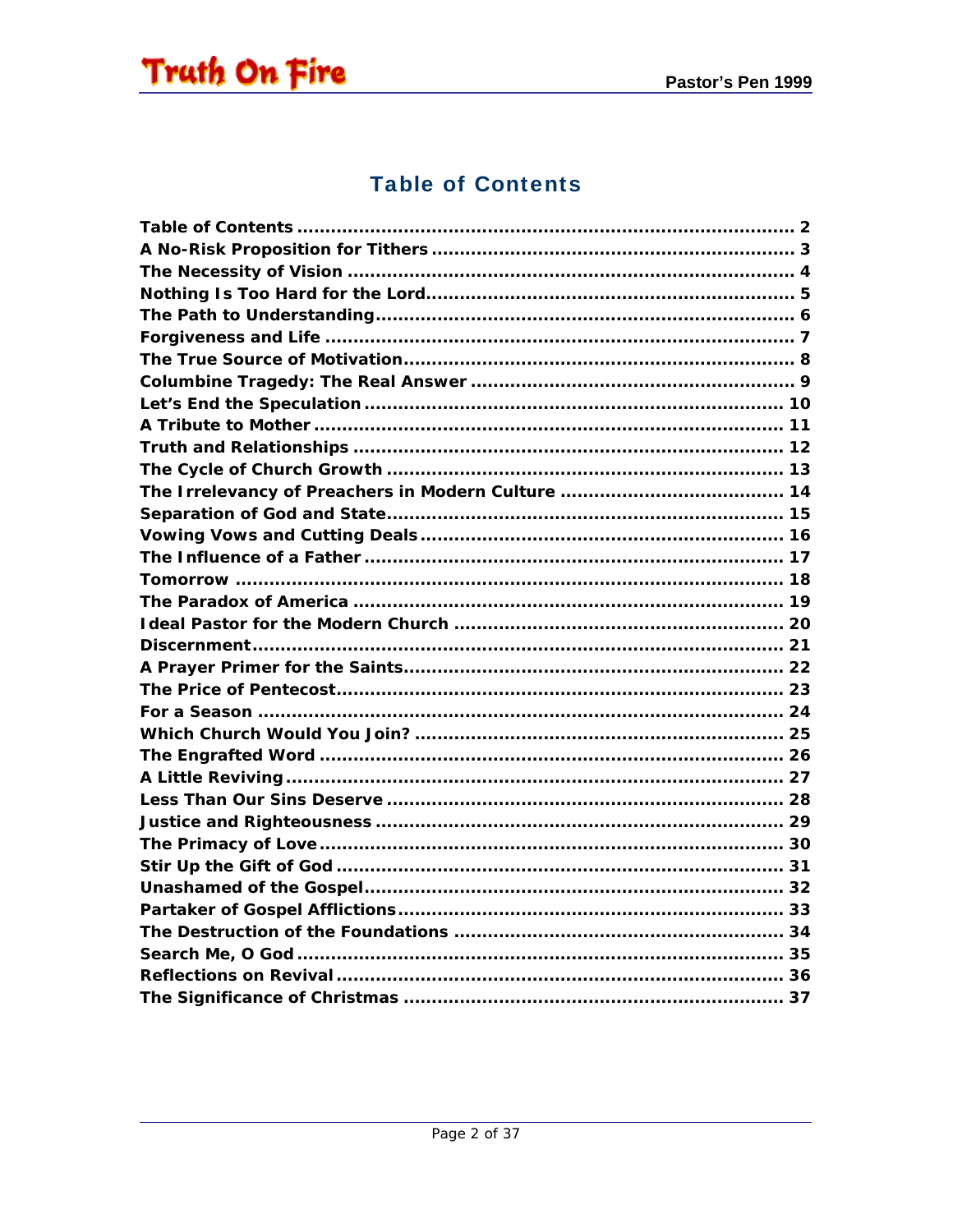#### A No-Risk Proposition for Tithers

<span id="page-2-0"></span>Malachi, the last prophetic voice that Israel would hear prior to the coming of Christ, asked a rather amazing and penetrating question of his nation. The inquiry, as recorded in Malachi 3:8, goes like this: "*Will a man rob God?*" In my mind, there are two issues to consider. The first is motivation. Is it conceivable that a man would consciously withhold from God that which is rightfully His? The second is one of possibility. Since God owns the cattle on a thousand hills, and has sovereign ownership rights to every molecule in His universe, is it even possible to consider that man could wrest anything from Him?

In strictly human and logical terms, the robbery of God is patently impossible. But God had said through His prophet: "*Yet ye have robbed me*." Perhaps the aforementioned possibility issue was the reasoning of the nation, inasmuch as they replied: "*Wherein have we robbed thee?*" They expressed bewilderment as to how this was possible. The answer was immediately forthcoming: "*In tithes and offerings*."

We must understand that the tithe principle predates the tithing instructions contained in the Law of Moses. In Genesis, when Abraham returned from the rescue of his nephew Lot, he gave tithes to Melchizedek, priest of the most high God and king of Salem, who had blessed him (Genesis 14:20). Abraham made reference to "*the most high God*" as the "*possessor of heaven and earth*" (14:22). These tithes were an expression of Abraham's thankfulness to God for his providential blessing as well as an acknowledgement of God's ownership of all that he possessed. These two motivations thankfulness and acknowledgement—should characterize our giving in response to the grace given us in Jesus Christ.

Malachi further declared that the nation's robbery of God had brought a curse upon them (**3:9**). The prophet Haggai also confronted this sin when the Temple (which was in the process of being rebuilt) was being neglected for the people's personal security and comfort. He said: "*Ye have sown much, and bring in little; ye eat, but ye have not enough; ye drink, but ye are not filled with drink; ye clothe you, but there is none warm; and he that earneth wages earneth wages to put it into a bag full of holes*" (**1:6**). This is what a child of God can expect in the financial and material realms when he robs God through selfishness and lack of gratitude.

But Malachi's prophecy was not totally negative. In fact, God is always more positive than negative, and issued a promise for those who would "*prove*" (put to the test) the Lord of hosts (**3:10**). The Lord said He would open the windows of heaven, and "*pour you out a blessing, that there shall not be room enough to receive it*."

The Lord issued a no-risk proposition to tithers. Have you made a tithing commitment to the Lord Jesus for the support of His work? And more to the point, is it possible to be a disciple of Jesus Christ and a thief at the same time?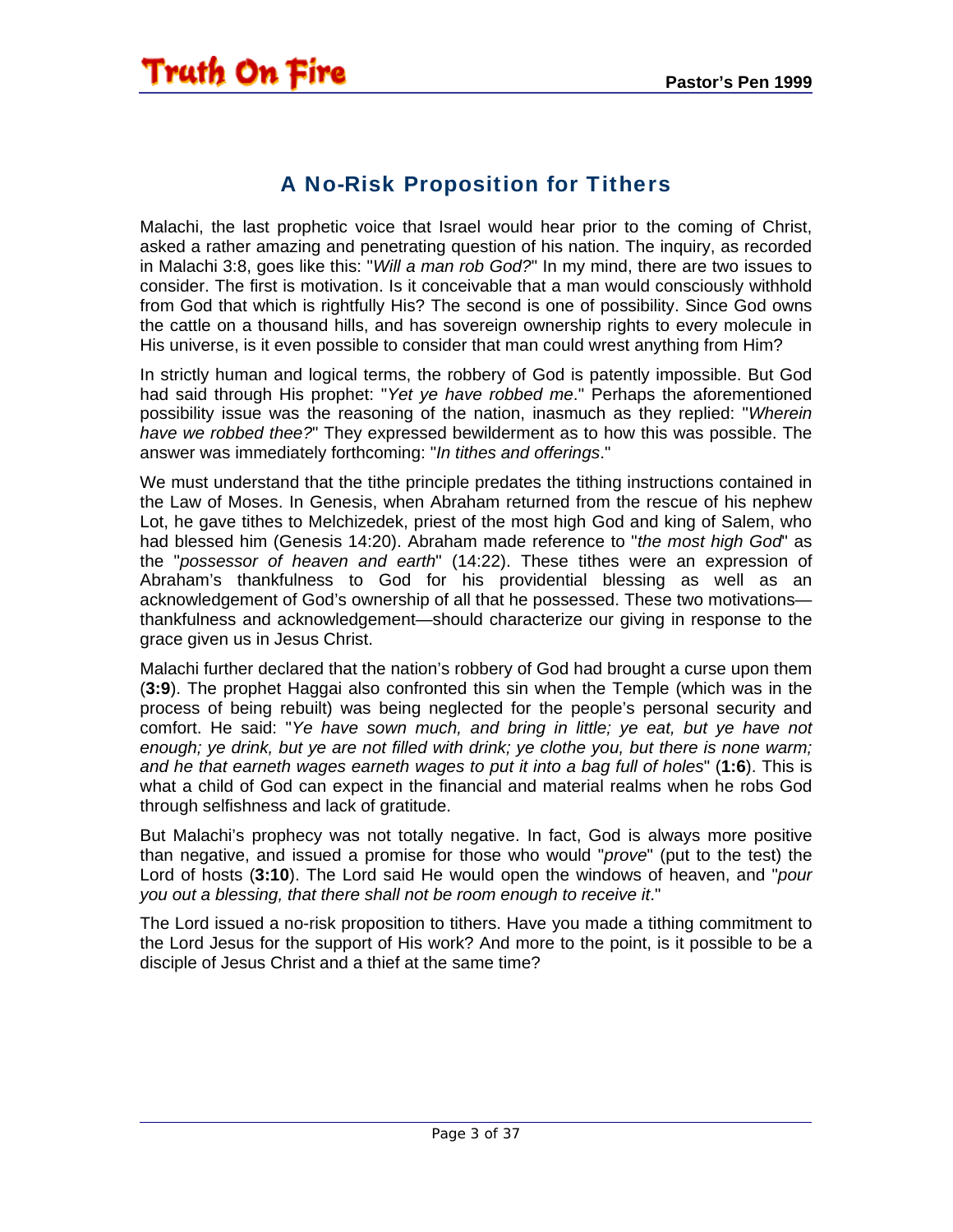#### The Necessity of Vision

<span id="page-3-0"></span>I have had a particular verse of Scripture on my mind the last few weeks. Like so many Bible verses, it is more often quoted than believed. I find myself going back to favorite portions of the Bible from time to time, and measuring myself against them. I ask myself, "To what degree is my life conforming to this truth that I discovered 25 years ago?" At times the answer finds me wanting! The next question is, "What am I going to do about it?" The answer to this query is critical inasmuch as it determines how far I go with God!

The truth at issue is Proverbs 29:18--"*Where there is no vision, the people perish; but he that keepeth the law, happy is he*." The word "*vision*" means revelation. The Hebrew root means "a sight." What is in view, however, is mental (not physical) sight. It speaks of the mental apprehension of truth that enlightens the mind and governs the conduct. Vision cuts through the clutter of life! Vision clarifies! Vision motivates! Vision brings the will of God into focus, and makes it a priority of life!

The absence of vision is costly! Where there is no vision "*the people perish*." The Hebrew word for "perish" means to cast off restraint. The "people" are God's people, but in principle refers to any people without the governing influence of God's truth upon their lives. Such was the condition of Israel prior to Samuel when "*the Word of God was precious* (rare) *in those days; and there was no open vision* (revelation)." The lack of a prophetic voice left the people without the governing power of truth, and every man did that which was right in his own eyes. Absence of vision obscures the will of God, and frustrates the life. It renders the Christian aimless and powerless in his or her spiritual walk.

Vision is the fuel of discipleship. Our journey with God can be measured in terms of our mental grasp of truth, and the degree to which it brings us into conformity to the will of God. It is more than church attendance, tithing, and religious duty. It is a daily ingestion of truth that instructs the mind, cleanses the heart, and translates into godly attitudes and actions.

Vision means everything to a disciple and his church. As our verse says, "*He that keepeth the law, happy is he*." No church is any stronger than the collective vision of its members. What are we going to do about it?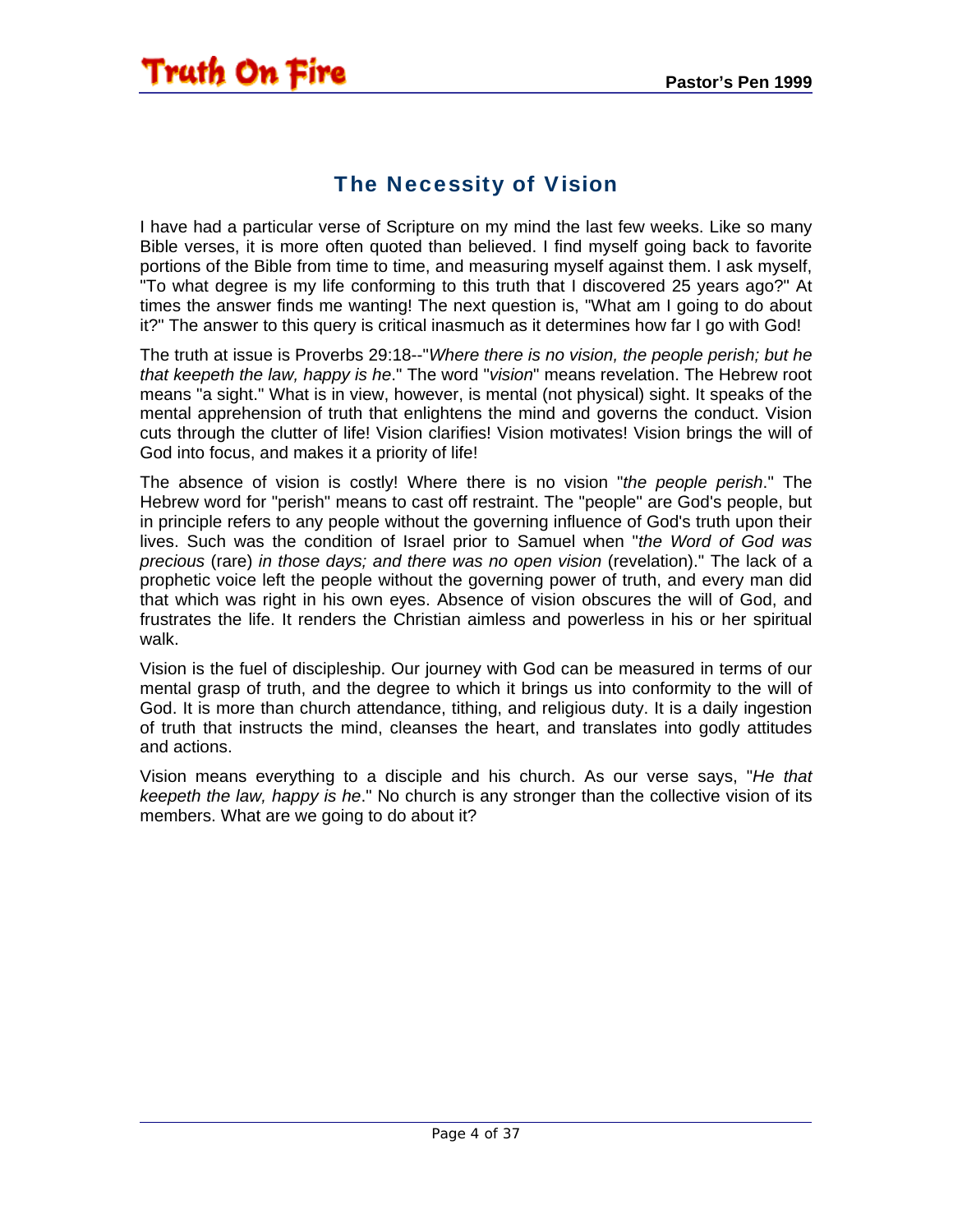#### Nothing Is Too Hard for the Lord

<span id="page-4-0"></span>In a recent Sunday evening service we looked at the question: "*Is there anything too hard for the Lord?*" (Genesis 18:14). This was the inquiry posed by the Lord to Abraham and Sarah, who had been promised a son in their old age. God reminded them that it was no stretch of His ability to perform what He had promised against all earthly odds.

This concept surfaced again in Jeremiah 32. Here it had to do with judgment to come upon the nation of Israel. Jeremiah was preaching captivity and destruction at the hands of Babylon's king Nebuchadrezzar. God's description of the ruin was that of absolute devastation. Yet a promise of restoration and hope was offered by the Lord in 32:15: "*Houses and fields and vineyards shall be possessed again in this land*."

Upon hearing this promise, and in reflection upon God's unlimited ability to turn hopeless situations into triumph, Jeremiah broke into spontaneous prayer. That prayer is recorded in 32:16-25, in which the prophet says, "*and there is nothing too hard for thee*" (32:17). God responded to Jeremiah by once again affirming His power both to bring the rebellious to their knees, and to restore the chastened nation to their former glory! In 32:27, the Lord asked, "*Is there anything too hard for me?*"

The lesson from these passages is clear. God is sovereign! Nothing stands in His way when He determines to act. Yet there are two observations that intrigue me about this situation with the prophet Jeremiah. First, he is shut up in king Zedekiah's prison when these revelations come. Secondly, he is challenged to seek even more profound revelations (33:3) while still in prison. The Lord said, "*Call unto me, and I will answer thee, and shew thee great and mighty things, which thou knowest not*."

I conclude from his situation that God often chooses difficult circumstances to reveal great truths about Himself, and His will for us. Yet the disclosure is never complete. There are always additional great and mighty things to learn, to understand, to grasp. The next time you hear someone remark how the church is struggling, how people are struggling, or how tough this or that situation is, just remember Jeremiah, and consider that perhaps an opportunity is at hand for a great and mighty work of God!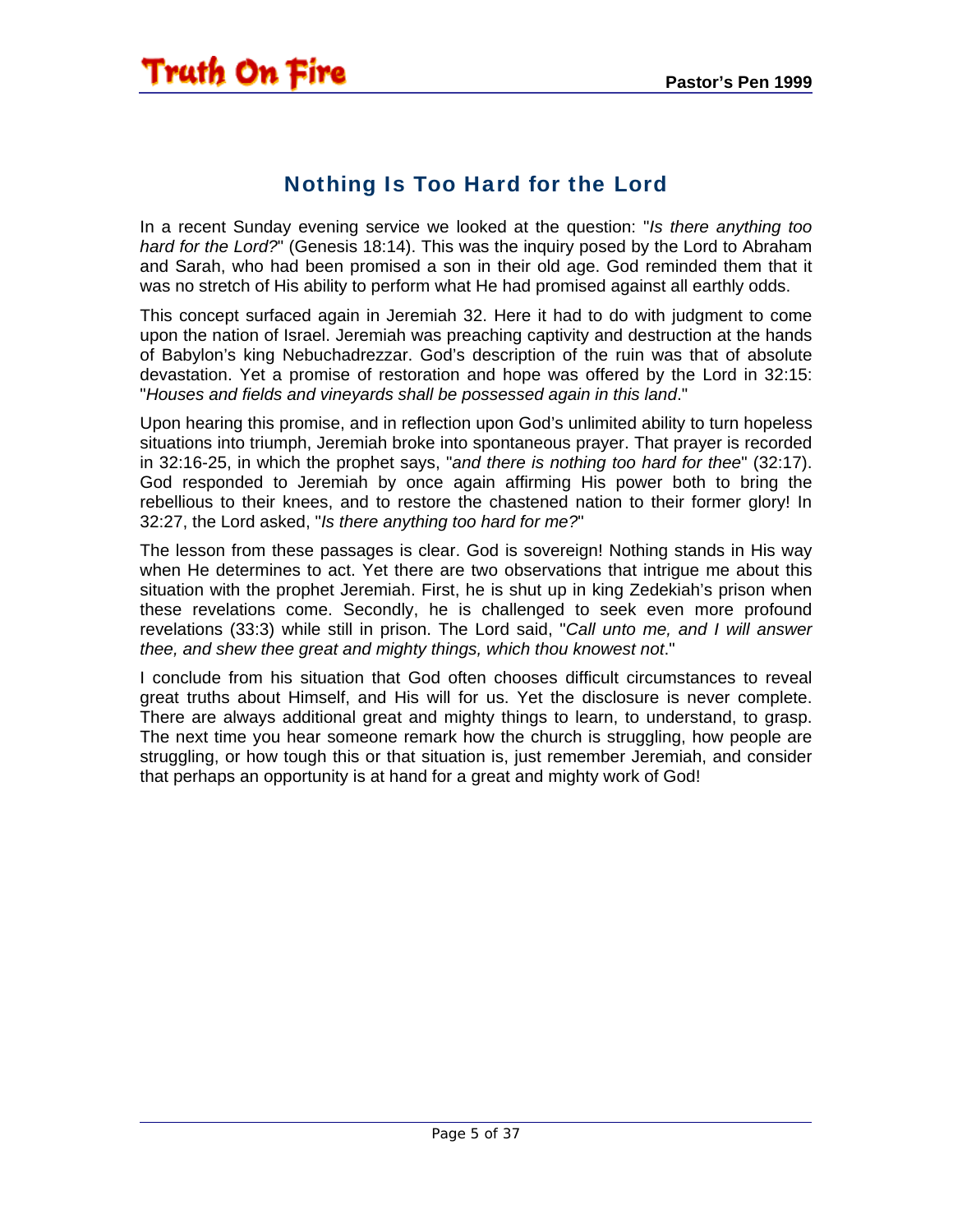### The Path to Understanding

<span id="page-5-0"></span>This last Wednesday evening we began a study of the prayer offered by Daniel in 9:1- 23. Central to our study was the Biblical concept of "understanding." There are three (3) Hebrew words most often used in the Old Testament for understanding. All three come from the same root. The first means "to separate (mentally) and distinguish." It speaks of the ability to discern or discriminate (in the good sense of the word) between bad and good, and between good and best. The second refers to "argumentative intelligence." In addition to discernment, it connotes the ability to defend (on a Biblical basis) the views one takes, and the decisions one makes. The third speaks of "circumspection." This is the ability to discern the nature of events taking place around you, and act with spiritual intelligence. Understanding is absolutely critical to our motivation, our priorities, our decision-making abilities, and our life direction. That's why Solomon said: "*Wisdom is the principal thing; therefore get wisdom; and with all thy getting get understanding*" (Proverbs 4:7).

How did Daniel get his understanding? First, Daniel said he understood *by books* (9:2). He was studying Jeremiah's prophecy (25:11-12) regarding the seventy years of Jerusalem's desolation. Reckoning dates and records caused him to understand that those years were nearly completed. God was about to intervene in history, and turn the captivity of His people. As a result of knowing the mind and intent of God, Daniel set his face to pray earnestly for, and in concert with, the will of God.

Secondly, Daniel also connected turning from iniquities with understanding God's truth (9:13). The former must accompany the latter. Daniel was burdened about Israel repeating the failures of the past. Thus he confessed his own sin, and the sin of his people. It was time for a fresh start, and a clean slate, with God!

Thirdly, Daniel was also given skill and understanding (9:22) by the archangel Gabriel, the heavenly emissary dispatched in response to his petition. Spiritual enlightenment and understanding are gifts from God, and come down from above. Heaven's help in the pursuit of truth and understanding is available to the humble of heart.

Daniel set his face toward God in prayer. He understood by Scripture the intent and purpose of God. He identified and deplored iniquity as the major roadblock to spiritual understanding. He received a touch from the heavenly messenger to further assist him in his quest for truth. May the Lord Jesus enable us as a church to go and do likewise!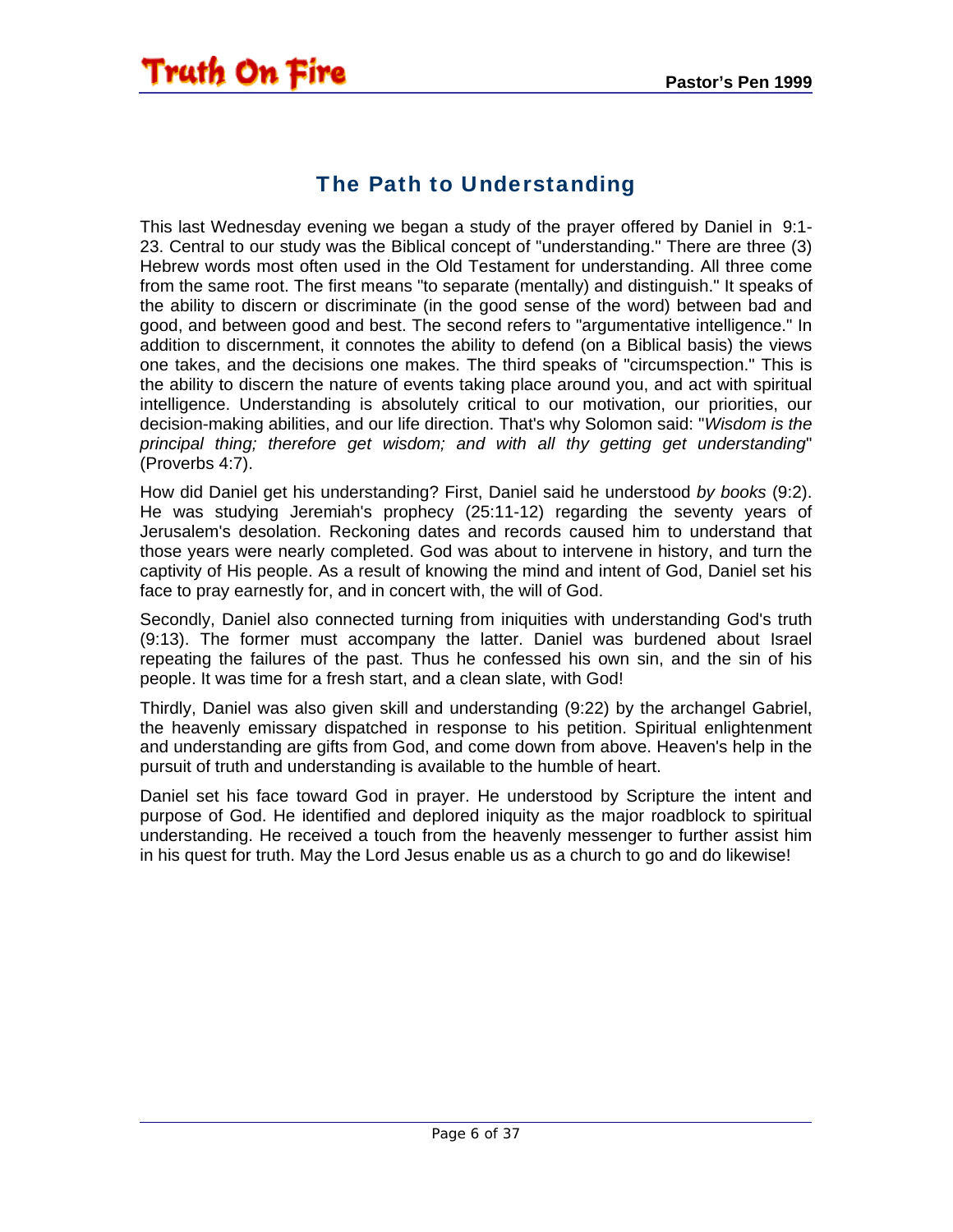#### Forgiveness and Life

<span id="page-6-0"></span>God fashioned man in His own image and likeness on the sixth and final day of Creation. He was the pinnacle of God's handiwork. In his innocent state he enjoyed unfettered freedom and fellowship with God. One restriction (the tree of the knowledge of good and evil) was placed upon the man and his mate. This one prohibition became the focal point of the first temptation. The indulgence of the first couple cost them their innocence.

According to Romans 5:12, the entire human race sinned with Adam. Spiritual (and ultimately physical) death passed upon all men as a result. Therefore Cain, the first child, his brother Abel, and every other baby born into this world until the present hour, came into this world "*dead in trespasses and sins*" (Ephesians 2:1).

Sin is man's greatest enemy, and spiritual birth (rebirth) his greatest need. This is why our Lord's dialogue with Nicodemus is so critical to the issue of salvation. Here was a man immersed in religion, and the law of God. His morality and ethics were sound. He discerned that Israel had a miracle-working man of God on its hands, and that talk of the "kingdom" should be taken seriously. Jesus referred to him as "a master" (literally "the" master) of Israel, but lamented the fact that he knew nothing about things pertaining to the new birth. Nicodemus was spiritually dead in trespasses and sins, notwithstanding a long list of notable achievements.

Forgiveness and life! These two precious commodities are the crux of salvation. Nicodemus lacked both! His religion had not secured his redemption! His expertise in the law had not produced an experience of life! Finally, under cover of night and a curiosity wrought of the Spirit, he sought out the One Who had the authority to grant both forgiveness and life in abundance.

How do you stand on these two matters? Can you say with assurance that both are yours in Christ? Do you know that you know that Christ is yours, and you are His? What does it profit a man if he gains the whole world, but loses his own soul? Without forgiveness and life, the soul is lost! If you have any doubts about the eternal state of your soul, seek the Lord Jesus while He may be found!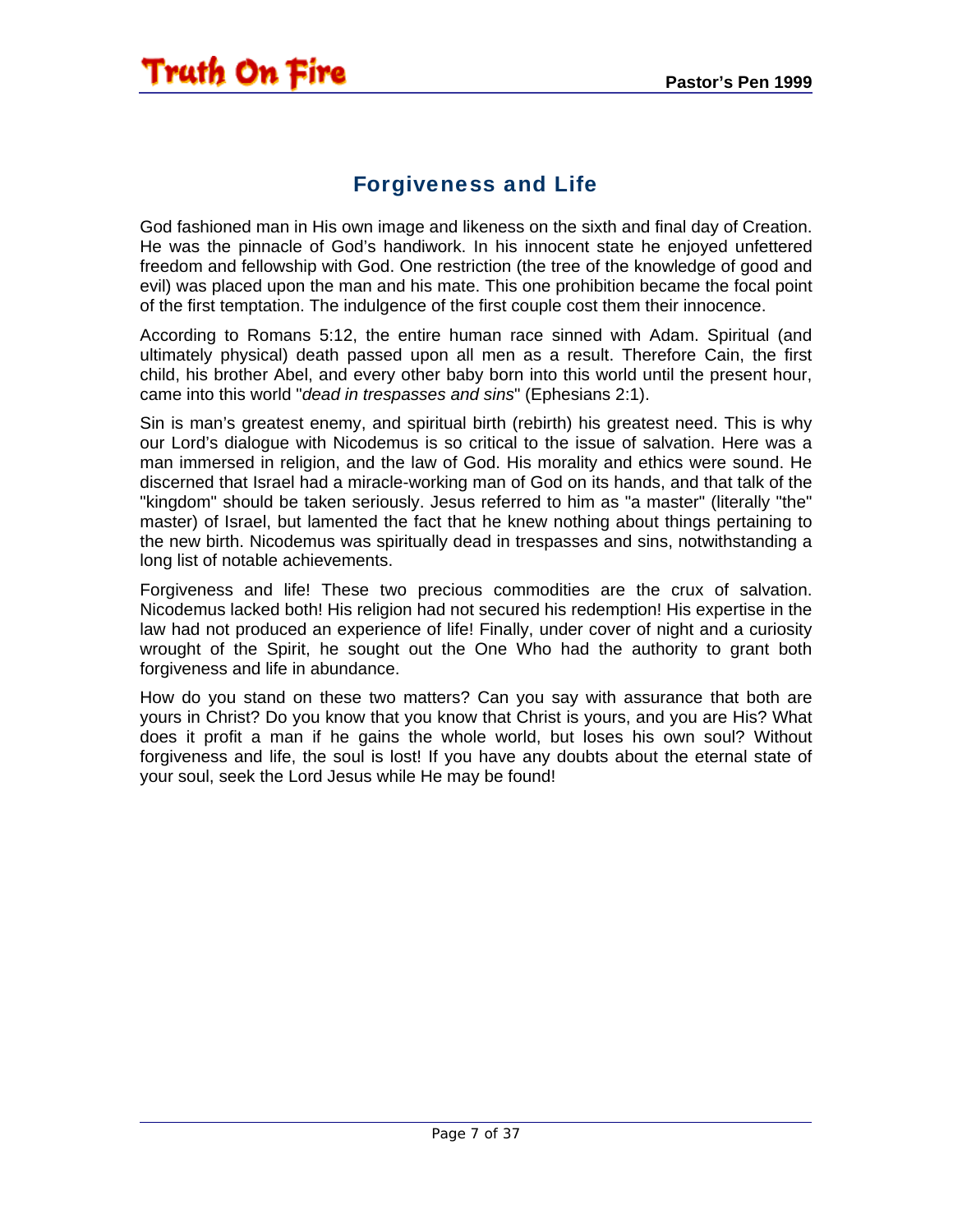#### The True Source of Motivation

<span id="page-7-0"></span>One of the great challenges faced by every pastor and Christian leader is that of motivating God's people. God's Word directs us to pray, to assemble ourselves regularly with the saints, to give tithes and offerings in financial support of God's work, to employ our spiritual gifts in His service, and to evangelize the lost. But how do you "get" people to do these things?

When Biblical marching orders become optional, and the spirit of convenience prevails, the church becomes ripe for decline. Many see this as a reflection of pastoral leadership, and grow restless for a change. Bewildered pastors also struggle with this issue, and wonder whether true spiritual motivation is possible. They may question their own motivation. They may conclude this is not possible in their particular church pasture, and so begin to look for a "greener pasture" where people are better motivated. The evidence, however, suggests that pastoral rotations seldom solve motivational problems.

There is an entire industry out there in Christendom which markets programs designed to keep Christians "interested" in the church. Prime targets are churches with attendance numbers and offerings in a state of stagnancy or decline, which often subscribe to these innovations. Southern Baptists have a program for everything. Many SBC churches evaluate their pastors strictly by the degree to which they subscribe to these programs. The bottom line, however, remains the same. Most Baptists prefer convenience to commitment, and appear to be immune to motivational programs.

What is the answer? The love of Christ! His love for us, and our reciprocation of that love! The apostle Paul made this statement to the Corinthians: "*For the love of Christ constraineth us; because we thus judge, that if one died for all, then were all dead: and that he died for all, that they which live should not henceforth live unto themselves, but unto him which died for them, and rose again*" (2 Cor. 5:14-15). The word "constraineth" means to hold together. The Cross of Jesus Christ, and what it accomplished for sinners, was the secret to Paul's motivation, and that of his co-workers. It was the motivation for unselfish and enthusiastic service!

No pastor or program can provide this kind of motivation to any church! God's people capture this on an individual basis, and are driven by the significance of the Cross. This zeal and vision is wrought internally by the Spirit in response to the preached and obeyed Word! This is God's plan "A" for motivating His people! There is no plan "B"!

I determined long ago that, if preaching the truth to God's people was insufficient to produce motivation and faithfulness, I would never resort to a plan "B", whatever that might be.

One last thought. What's driving you these days?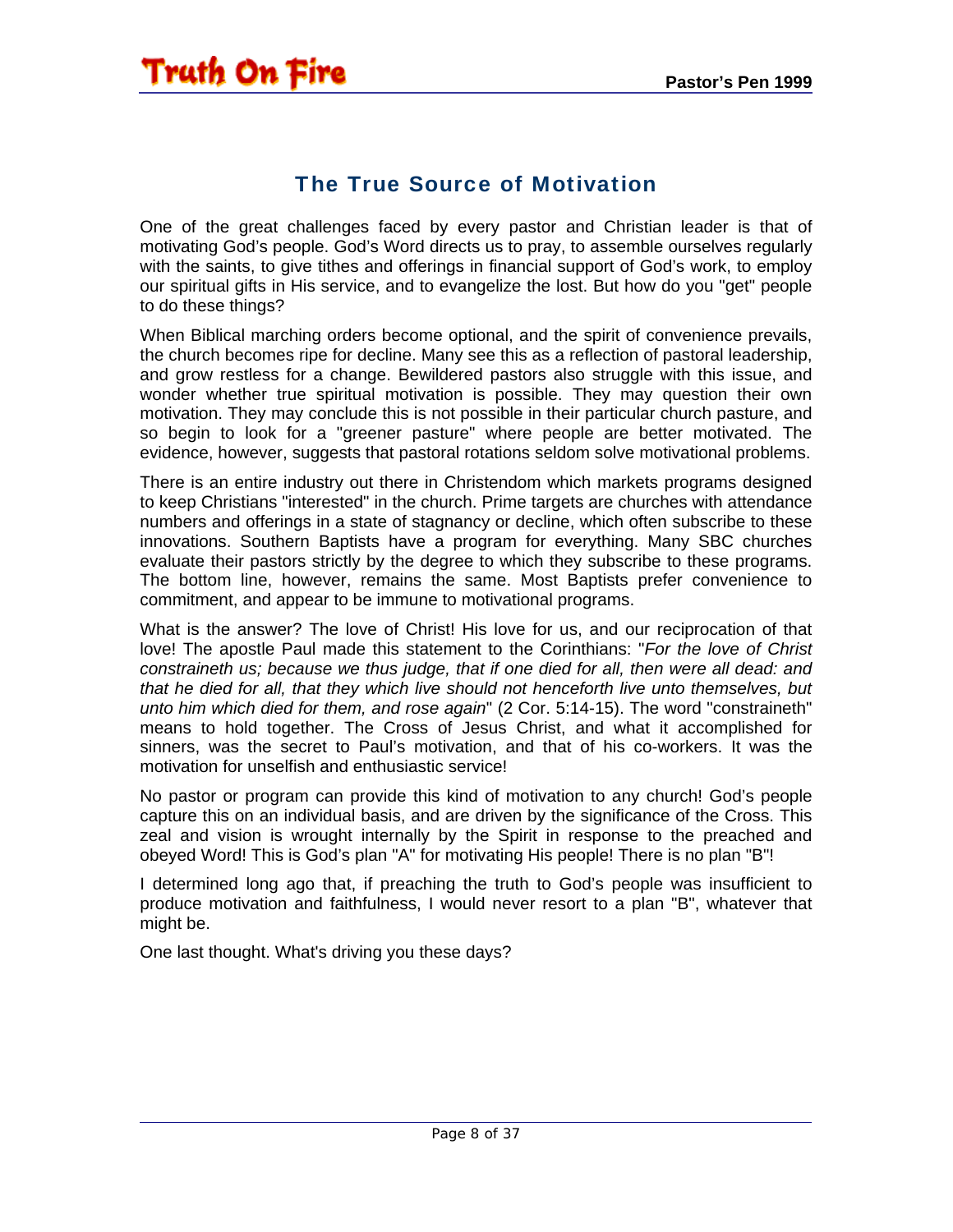#### Columbine Tragedy: The Real Answer

<span id="page-8-0"></span>Columbine. I had never heard this word before last Tuesday. It is now etched in my mind along with other dark images, such as Waco. Too bad! The columbine is a graceful plant that grows wild in Europe, Asia, and North America. Gardeners use it as a border plant because of its vivid color. The wild columbine produces red and yellow flowers. The Rocky Mountain columbine bears blue and white flowers, and is the state flower of Colorado. Bees and hummingbirds love the columbine for its large amounts of nectar. They are in full bloom from April to July.

Columbine High School was named for this brilliant flower, perhaps with the intent that the character of its students would reflect the flower's attributes. Now there is a debate whether students should or could be sent back to this building again. What irony!

Students interviewed in the aftermath of the bloodletting described the perpetrators as part of the "Trenchcoat Mafia". This sinister title led me to expect rough looking characters with solemn faces. When the pictures of the suspects were finally shown, they looked like typical All-American teens that attended Church every Sunday, and Youth Camp every summer. Once again America is baffled. What went wrong, and how could such heinous acts be planned and executed by those so young?

Expect social experts and the media to focus upon external influences in their analysis of this atrocity. In our study of I John, we pointed out how Gnostic concepts have been adopted by both cults and society. One of these portrays man as basically good, and his environment as evil (the main source of his problems). This is the mindset of liberal humanists who dominate our government, our media, and our universities. These two teens will likely be viewed as victims themselves, who finally retaliated against years of ridicule and rejection by their peers.

The Christian understands that the issue is internal. It is the will of man that is evil, not his environment. Jesus said: "*For from within, out of the heart of men, proceed evil thoughts, adulteries, fornications, murders, thefts, covetousness, wickedness, deceit, lasciviousness, and evil eye, blasphemy, pride, foolishness: All these evil things com from within, and defile the man*" (Mark 7:21-23). This tragedy was spawned by evil in human hearts, including those of the suspects, the students who mocked them, and the parents who neglected them. Shall we include fundamental churches that never made an effort to reach them? There is, after all, only one remedy for sin in the heart…the blood of Christ!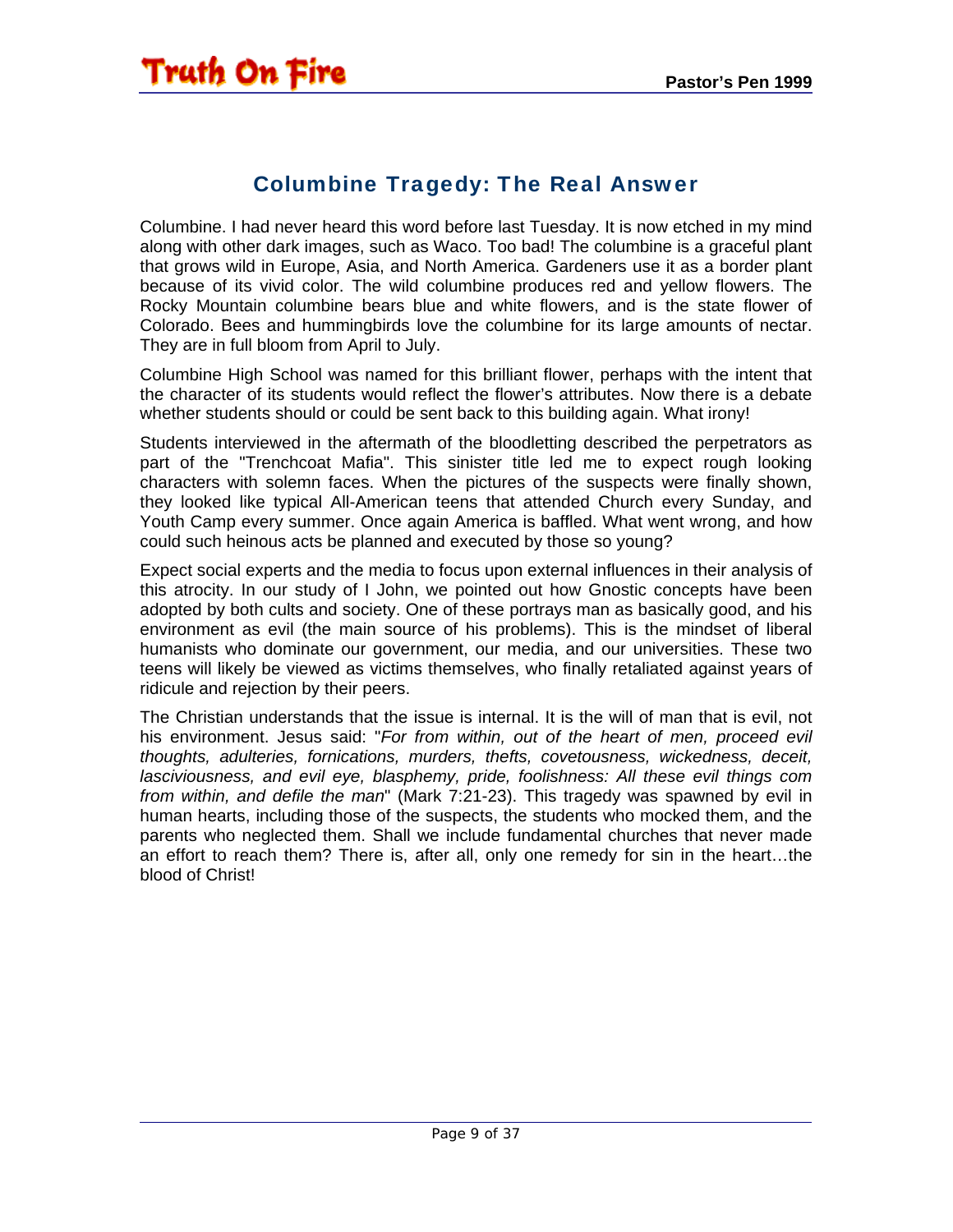#### Let's End the Speculation

<span id="page-9-0"></span>WWJD? Perhaps you have seen these four letters in prominent display on a wristband, a bracelet, a necklace, a lapel button, a Bible cover, a bumper sticker, a belt buckle, a ring, a coffee cup, or perhaps a "Witness Wear" T-shirt. Most (if not all) of us recognize this acronym as representing the question, "What Would Jesus Do?" Its design is to provoke the spiritual thought processes in any given situation as to how the Lord Jesus Christ would respond if faced with the same set of circumstances.

This issue is often raised in counseling sessions where a Christian is struggling with God's will for his or her life. It is also a valid approach to everyday decision-making. I believe it is legitimate to ask this question, so long as the one asking it searches the Scriptures to find the definitive answer, and ends all speculation.

The potential problem with all such devices and testimonials is that they become nothing more than religious fads. They convey an appearance of spirituality and good intent on the surface, but are seldom reflective of true spiritual reality. In other words, the individual who asks WWJD cannot put his or her finger on any verse of Scripture, and say with certainty, "This is what ought to be done! This is the answer to the question!" It is simply spiritual enough to ask the symbolic question without obtaining the substantive answer.

My thinking on this matter was provoked recently by an evangelistic newsletter received from Dr. Bill Chapman, a fellow preacher and former pastor. He challenged the speculation of WWJD with the absolute certainty of WDJD? That is, "What DID Jesus Do?" He cited three examples of what Jesus did (no speculation, no debate, no opinions, no discussion) which bear directly upon Church life today. Jesus:

- CLEANSED the Temple (Luke 19:45-48);
- PRAYED (not PLAYED) all Night (Luke 6:12-13); and
- SPEWED out of His mouth a Lukewarm Church (Revelation 3:15-16).

These are things that Jesus did!

The merchandisers of religion in America are making big bucks with WWJD, playing upon the sentimentalities of those who claim to be Christian. It seems to me that the more fruitful exercise for the disciple of Christ would be to discover from Scripture what Jesus did do, and order his or her life accordingly.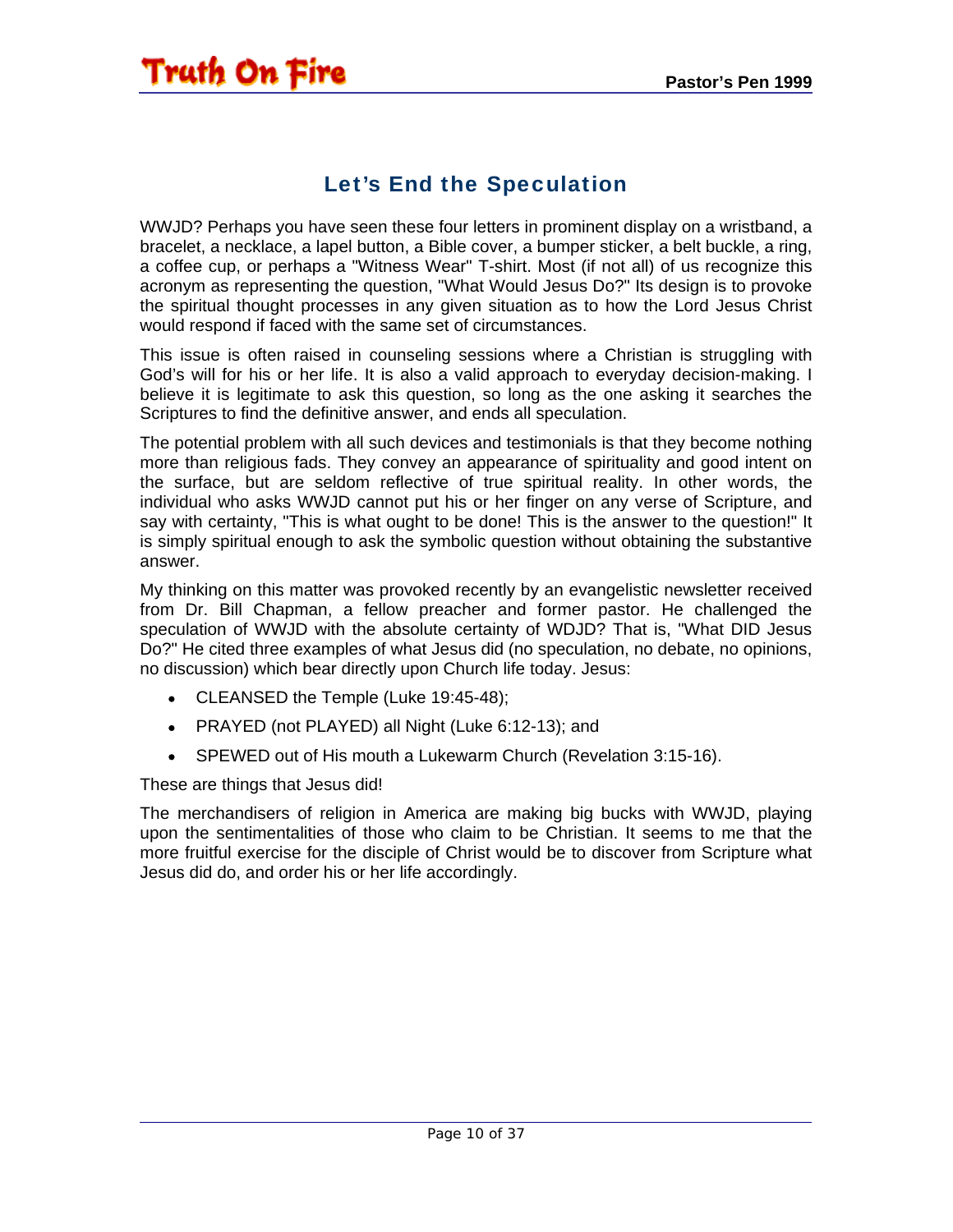#### A Tribute to Mother

<span id="page-10-0"></span>Mothers Day is always a very special time of year. It is on this day that we celebrate one of the fundamental building blocks of society. The critical role of mothers, and the vital importance of motherhood, cannot be overstated. I know it would be impossible to place a value upon the godly influence of my mother upon my life.

Years ago I came across a small article entitled, "Tribute to Mother." I would like to share that tribute:

"Honor the dear old mother. Time has scattered the snowy flakes on her brow, plowed deep furrows on her cheek; but is she not beautiful now? The lips are thin and shrunken, but these are the lips that have kissed many a hot tear from the childish cheeks, and the sweetest lips in the world. The eye is dim, yet it glows with soft radiance of holy love, which can never fade. Ah, yes; she is the dear old mother. The sands of life have nearly run out, but, feeble as she is, she will go farther and reach down lower for you than anyone else on earth.

You cannot walk in a midnight haunt where she cannot see you; you cannot enter a prison whose bars will keep her out; you cannot mount a scaffold too high for her to reach that she may kiss and bless you in evidence of her deathless love. When the world shall despise and forsake you, when it leaves you by the wayside to die unnoticed, the dear old mother will gather you up in her feeble arms and carry you home, and tell you all of your virtues, until you almost forget that your soul is disfigured by vices. Love her tenderly; cheer her declining years with tender devotion."

Take a little time today to express gratitude to the Lord for your mother. If possible, give her a warm embrace, a kiss on the cheek, and let her know that you love her, and appreciate all that she has done in your behalf.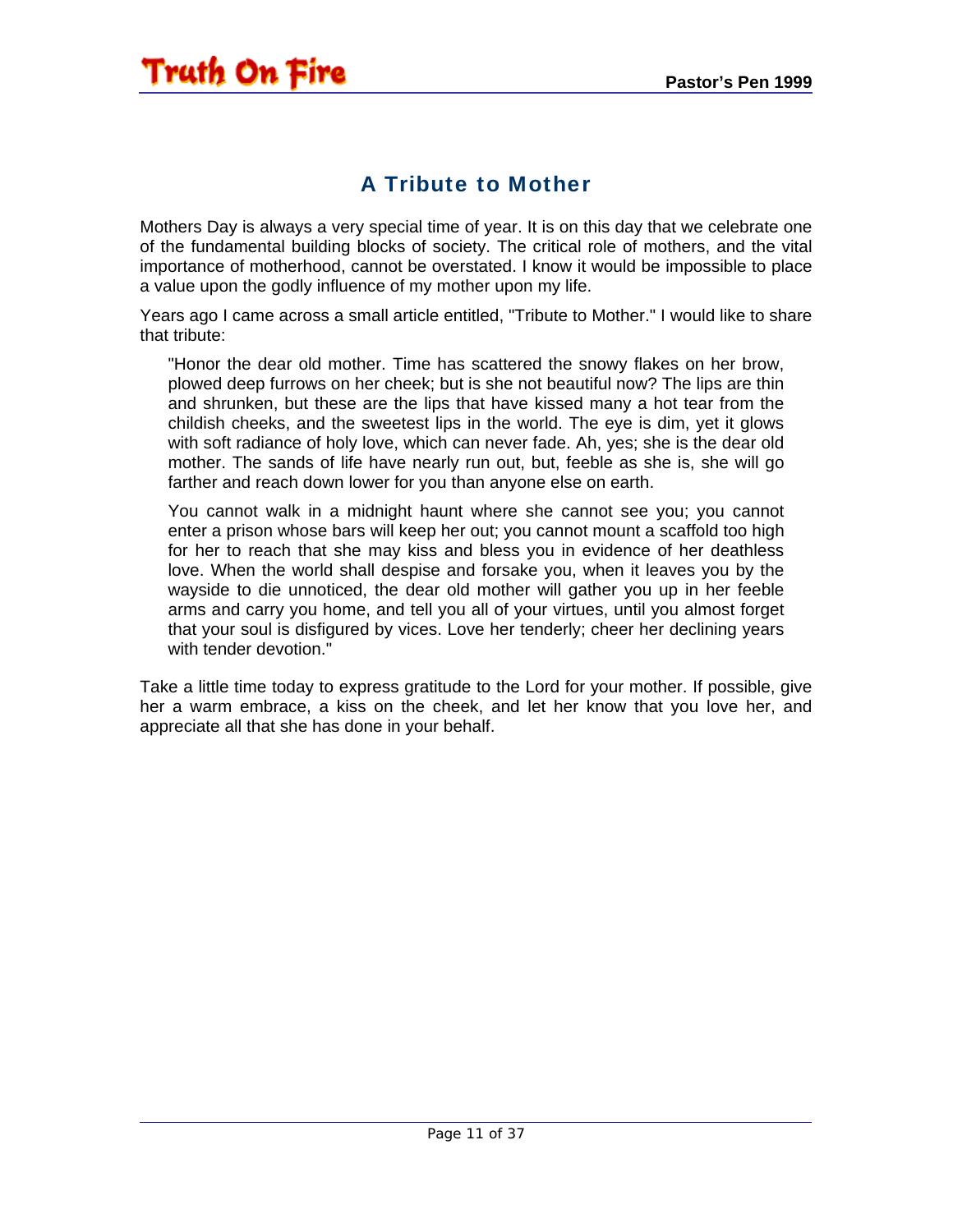### Truth and Relationships

<span id="page-11-0"></span>Josh McDowell is one of the most respected Christian leaders of our time. Perhaps his most popular book is "Evidence That Demands A Verdict"; a comprehensive volume that challenges the opponents of Jesus Christ and His Gospel, and provides incontrovertible answers to their objections. He has authored a sequel to this popular work (Volume 2) as well as other books and publications. The target audiences of most of his writings are youth and teens, who are often torn between truth and peer pressure, and whose inquiring minds are prone to challenge the status quo. No one in America has a greater burden for youth and teenagers than does Josh McDowell. This is his passion.

I caught him on a religious TV program recently, and heard him make two astounding observations about young people, derived from decades of ministry with teens. They had to do with the critical linkage that must exist between God's truth and the relationship to their parents, in order for them truly to become disciples of Jesus Christ.

His first statement was: "Truth without relationship results in rebellion." The absolutes of God's truth must be ministered in the context of a strong relationship with parents. Building parent-child relationships takes time and effort. Unfortunately, too many parents are too busy giving their children everything but themselves, and marvel that they display total indifference to the church, which is the pillar and ground of the truth. This principle applies as well to a personal relationship with God. Teens who are regularly exposed to the truth without establishing a relationship with God through Jesus Christ will ultimately rebel against the church.

The second statement was "Relationship without truth results in resentment." Youth long for absolutes, and the Word of God provides them. When youth are deprived of those absolutes, despite a good relationship, the result will be a spirit of resentment because the parent failed to provide that which was most needful for a life foundation.

The bottom line is that teens need the truth of God ministered in the context of meaningful, loving relationship with both God and parents. The omission of either [or both] of these two ingredients leaves the child severely encumbered in his or her spiritual development, and will ultimately lead to rebellion, resentment, or both. Teens who drop out of church, or become ambivalent toward truth, are relationship-starved, and will likely look for love in all the wrong places, and in too many faces.

Oak Avenue Baptist Church: Relationship Builders! That has a nice ring to it! Beloved, I am convinced that this is what we must become in order to minister the truth effectively, and to grow as a church.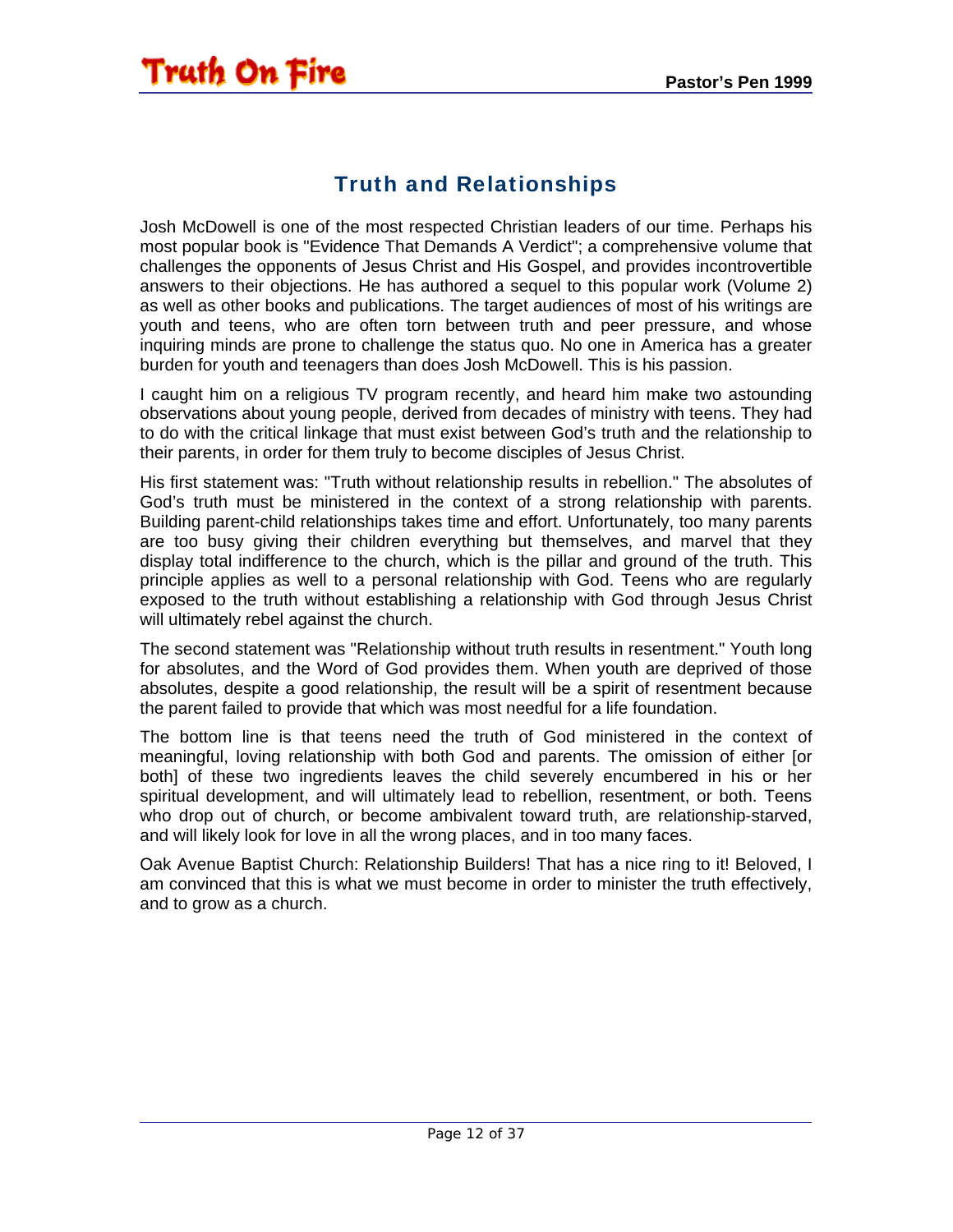#### The Cycle of Church Growth

<span id="page-12-0"></span>I came across a thought-provoking poem recently that is worth repeating. Its clear intent is to teach the power of evangelistic influence, and to encourage God's people in the matter of church growth…the right kind of church growth! Here's the poem, with a prayer that it will bless and encourage you.

"10 Little Christians standing in line, 1 disliked the preacher, then there were 9.

9 little Christians stayed up very late, 1 overslept Sunday, then there were 8.

8 little Christians on their way to Heaven, 1 took the low road and then there were 7.

7 little Christians chirping like chicks, 1 disliked the music, then there were 6.

6 little Christians seemed very much alive, 1 lost his interest, then there were 5.

5 little Christians pulling for Heaven's Shore, 1 stopped to rest, then there were 4.

4 little Christians each busy as a bee, 1 got his feelings hurt, then there were 3.

3 little Christians knew not what to do, 1 joined the sporty crowd, then there were 2.

2 little Christians our rhyme is done, differed with each other, then there was 1.

1 little Christian can't do much 'tis true, brought his friend to bible study, then there were 2.

2 earnest Christians, each won one more, that doubled the number, then there were 4.

4 sincere Christians worked early and late, each won another, then there were 8.

8 splendid Christians if they doubled as before, in just so many Sundays, we'd have 1,024.

In this little jingle there is a lesson true, you belong either to the building, or to the wrecking crew!"

--Anon--

The great truth communicated here is that numbers themselves are not nearly as significant as what those same numbers are doing to advance the Kingdom. This would be a good time for all of us to ask ourselves this question: "What contribution am I making?"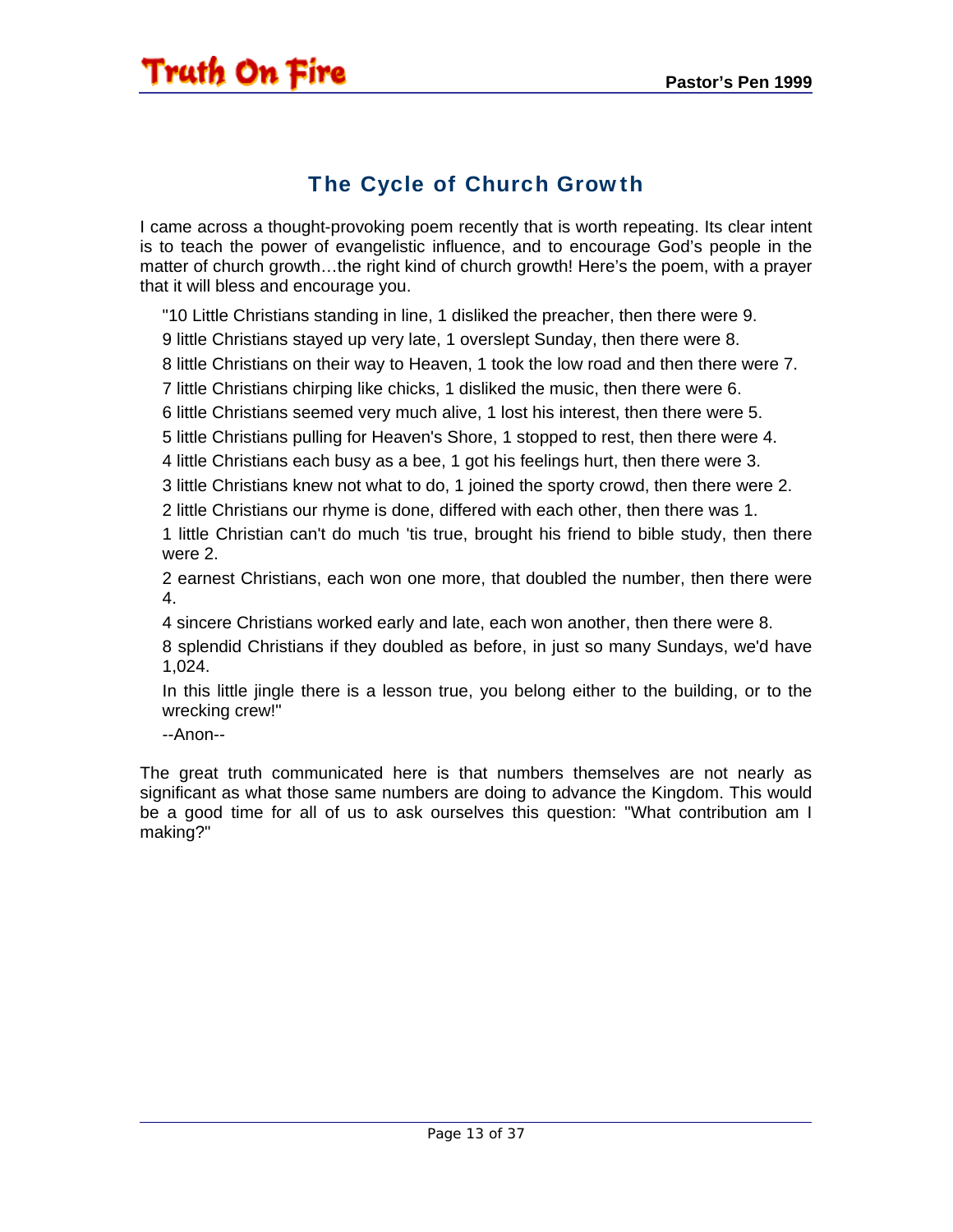#### <span id="page-13-0"></span>The Irrelevancy of Preachers in Modern Culture

A few weeks ago I shared some insights from Josh McDowell about truth and relationships with regard to youth, parents, and the church. I would like to take this opportunity to relate another profound insight shared by Josh during this same TV segment. It has to do with the subjective approach to the study of Scripture, which has negatively impacted the church.

In making his point, Josh began with this statement: "I would say that roughly half of the Bible preachers in America today are culturally irrelevant to their congregations." That is, the pulpit has lost its influence upon the pew! God's men are preaching, but the people are indifferent to the message. He further pointed out that the "me" culture of our day, and its effect on how we study the Scriptures, was a major contributing factor.

The goal of true Bible study is the discovery of truth. Every effort is made to determine exactly what the inspired writer meant to say by examining the historical context, word meanings and usage, grammar, and other related Scriptures. Having established the clear intent of the writer, and thus the mind of God, the truth discovered can be declared with authority, and applied to the life. This is true Bible study. This is how disciples are made!

The dangerous alternative to discovering the truth is creating it! This is a subtle phenomenon that has infiltrated modern-day churches. It takes place when God's people gather together, a passage is read, and the leader asks, "What does this mean to you?" The matter is then open for discussion. The objective process of diligent study, discovery, and exposition is tabled in favor of the more subjective method of opinion. Each individual thus determines for themselves what the truth is, and what is relevant. One opinion is as good as another. There is no need for a teacher of doctrine, only a facilitator of discussion.

This method is fast becoming the modus operandi among Baptists. One of the largest SBC churches in Florida is currently replacing long-time teachers with facilitators. Biblical discussion is a healthy exercise, as long as it involves the application of discovered truth. An extraction of subjective opinion, without the discipline of discovery, puts the truth up for grabs.

This is why, according to Josh McDowell, Biblical preaching in our culture is in serious trouble. "Thus saith the Lord!" leaves little room for "I feel that God is saying…" In many cases the pew believes that its opinion is as viable as that of the pulpit. It is this subjective mind-set that renders the preacher of objective truth irrelevant, both culturally and practically, in our present society.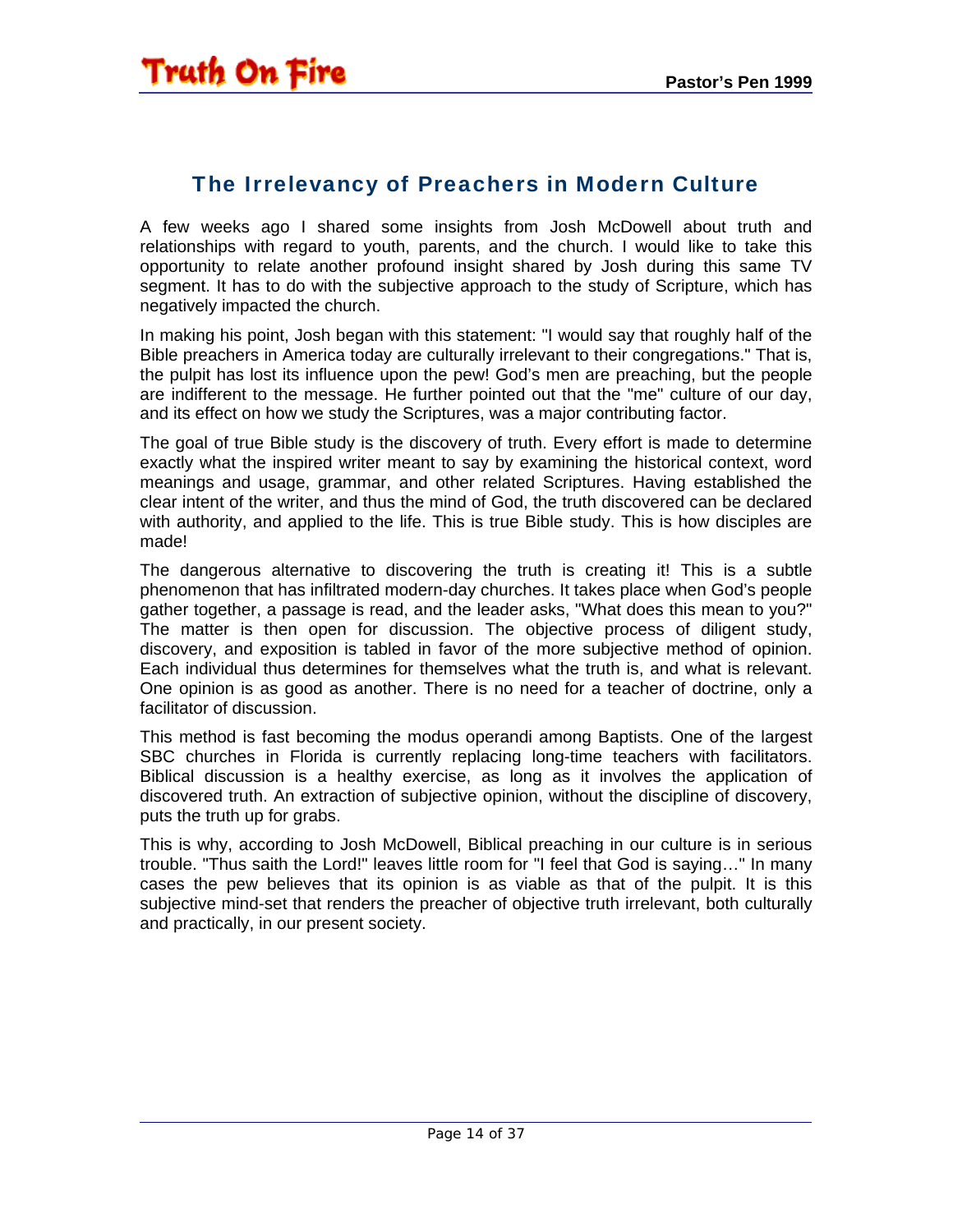#### Separation of God and State

<span id="page-14-0"></span>The national issue of school prayer focused upon Jacksonville recently. A group of persistent students, backed by a handful of school board members, convinced a federal court that prayer offered to God in a public setting apart from faculty influence was not unconstitutional. The proponents of school prayer rejoiced, while the opponents stewed. We may never win the war on this issue, but it's nice to win a battle or two.

I wrote a letter this week to the Florida Times-Union editorial staff, prompted by this statement from another writer: "Student-led prayers at graduation are clearly unconstitutional." My written response to this display of ignorance is included below:

"I continue to be amazed at the redactive treatment of the Constitution by armchair scholars. Indicative of the ineptitude associated with this practice are statements like 'student-led prayers are clearly unconstitutional.' All but the disingenuous understand that the 'separation of church and state' principle was intended to prevent government from legislating a national religion, thus protecting the citizen's right to worship freely. It was not designed to remove or disassociate God from public life. In other words, there is a vast difference between the separation of church and state, and the separation of God and state. The two issues are not synonymous.

Furthermore, there is another collection of documents upon whose tenets much of the Constitution was framed. I am referring to the 66 books of Scripture, also known as the Bible. When Jesus prayed to His Father, as recorded in John Chapter 17, He said, '*Thy Word is truth*.' That is all the validation I need to adopt the same mindset.

In I John 2:22-23, the Scripture deals with the separation of Father and Son. The Bible teaches that any attempt to deny either the Father or the Son, and their unique redemptive relationship, is antichristian. Therefore the only true God is the Father of the Lord Jesus Christ. They are inseparable! Opponents of school prayer are in a Catch 22. If it is unconstitutional to invoke the name of God or His Son at public assemblies, such as school graduations, it follows that the Constitution is also antichristian in its orientation. Does anyone really want to defend the proposition that the framers of the Constitution were antichristian in their orientation, desiring to separate God from the affairs of state?"

May God bless America…again…and deliver us from such paganistic and idiotic thinking!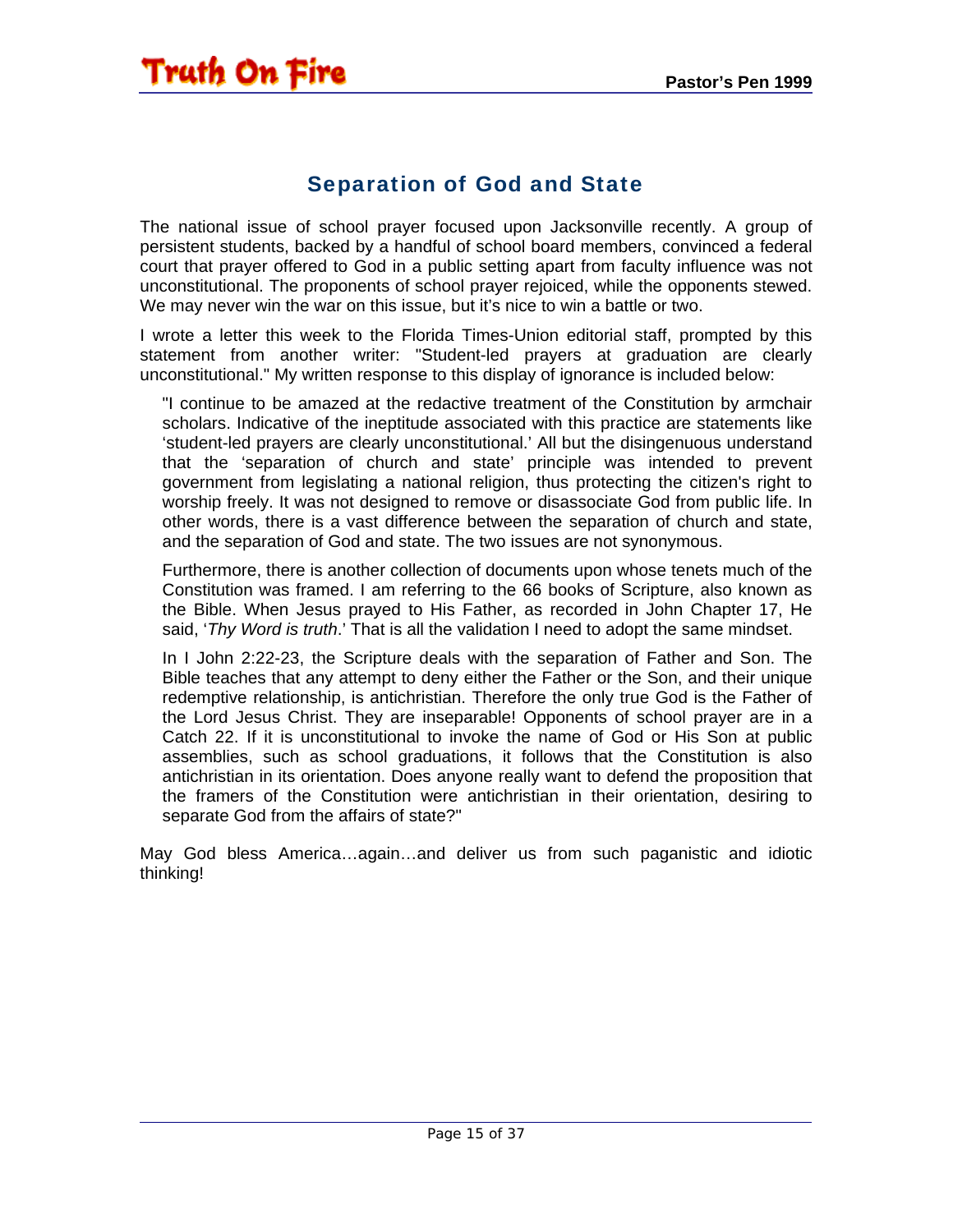#### Vowing Vows and Cutting Deals

<span id="page-15-0"></span>These words of Jacob are recorded in Genesis 28:20-22: "If God be with me, and will keep me in this way that I go, and will give me bread to eat, and raiment to put on, So that I come again to my father's house in peace; then shall the Lord be my God: And this stone, which I have set for a pillar, shall be God's house; and of all that thou shalt give me I will surely give the tenth unto thee." These words constituted a vow on Jacob's part to do certain things if God did certain things.

We dealt with this passage last Wednesday evening, and drew the following conclusions:

- (1) There is a difference between vowing a vow, and cutting a deal. Sinners who attempt to cut deals with God do so out of rebellion, and a reluctance to submit to His Lordship. They place conditions upon the Lord with no expectation that He will perform them. A vow, on the other hand, is a promise based upon a promise. In his dream Jacob had been promised protection [including basic provisions], land, and God's abiding presence. The conditions he placed upon God were none other than what God had placed upon Himself. Vows are meant to prove the Lord and His promises, whereas deals tempt Him, and provoke Him to anger.
- (2) All things work together for good to those whom God loves without regard for their love for Him. God had set his love and affection upon Jacob, and was pursuing Him with Divine passion. It would be years before He would become Jacob's God. But God's purpose according to election would ultimately be fulfilled in him. Has it been fulfilled in you? The task of evangelism is nothing more than sowing and reaping in the lives of the Jacob's whom God is pursuing. Salvation is much more than accepting Christ. It is being made acceptable to God by the merits of Christ! Thus the Scripture says, "*But as many as received Him, to them he gave power to become the sons of God*" (John 1:12). Jacob is a classic example of a loving God in pursuit of an unloving sinner.
- (3) If you follow a man's money, you will find his God! Jacob understood the tithing principle, but had not yet been compliant. Why? Simply stated, Jehovah was not his God! Jacob knew that the installation of God upon the throne of his heart would include God's ownership of his money, and the faithful stewardship of his finances. He also reckoned correctly that every material possession that would come to him was a gift from God. Financial struggles incurred by smaller churches are often the result of unregenerate Jacobs in the membership who serve another god.

Today would be good time to reflect upon God's mercy and your money!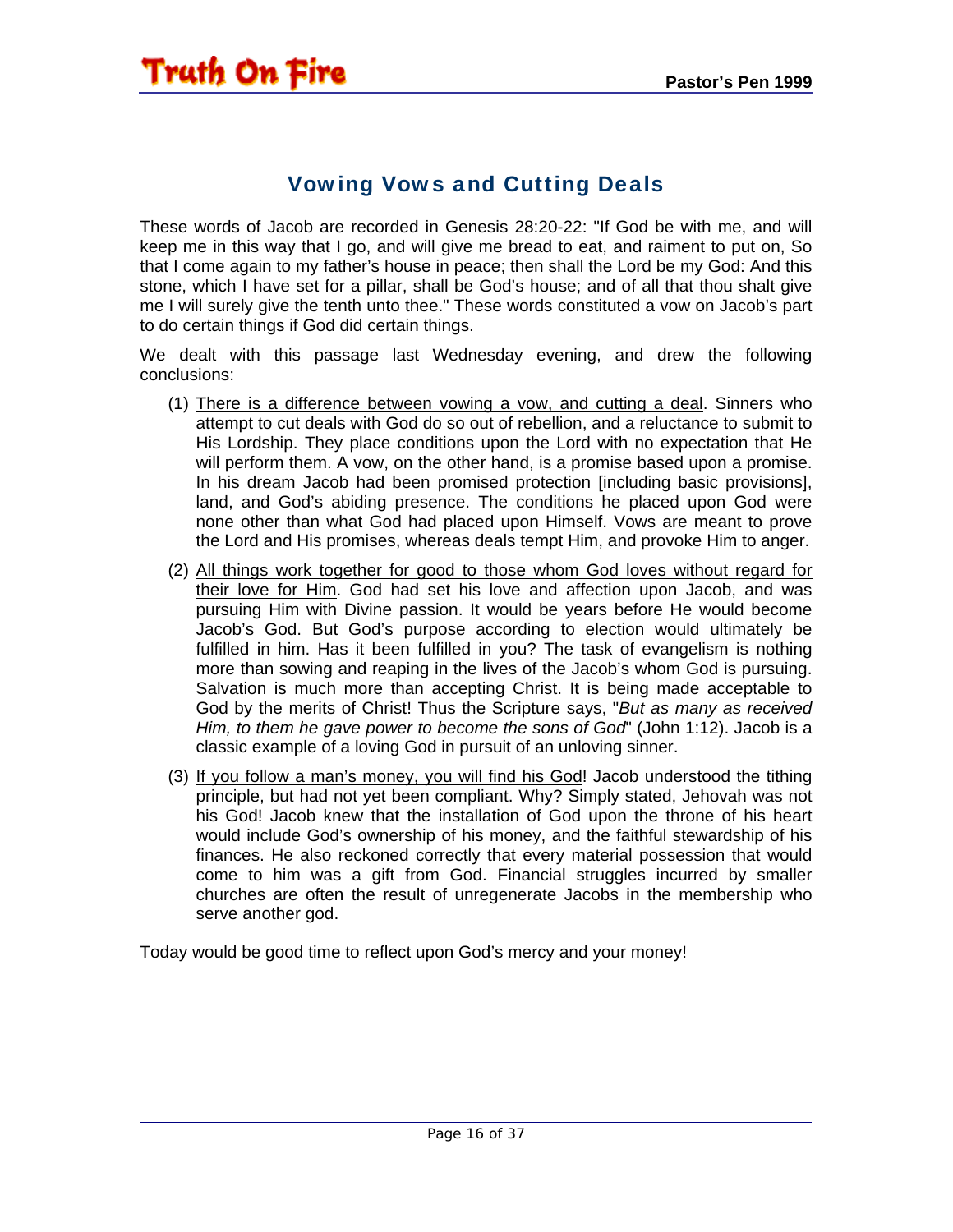#### The Influence of a Father

<span id="page-16-0"></span>I came across a true story recently that demonstrates the power and influence that fathers can have upon children, both theirs and others. I trust it will inspire all of us to lead our children by example as well as precept. Here is the story.

His name was Fleming, and he was a poor Scottish farmer. One day, while trying to eke out a living for his family, he heard a cry for help coming from a nearby bog. He dropped his tools and ran to the bog. There, mired to his waist in black muck, was a terrified boy, screaming and struggling to free himself. Farmer Fleming saved the lad from what could have been a slow and terrifying death.

The next day, a fancy carriage pulled up to the Scotsman's sparse surroundings. An elegantly dressed nobleman stepped out and introduced himself as the father of the boy Farmer Fleming had saved. "I want to repay you," said the nobleman. "You saved my son's life." "No, I can't accept payment for what I did," the Scottish farmer replied, waving off the offer.

At that moment, the farmer's own son came to the door of the family hovel. "Is that your son?" the nobleman asked. "Yes," the farmer replied proudly. "I'll make you a deal. Let me take him and give him a good education. If the lad is anything like his father, he'll grow to be a man you can be proud of." And that he did.

In time, Farmer Fleming's son graduated from St. Mary's Hospital Medical School in London, and went on to become known throughout the world as the noted Sir Alexander Fleming, the discoverer of Penicillin. Years afterward, the nobleman's son was stricken with pneumonia. What saved him? Penicillin. The name of the nobleman? Lord Randolph Churchill. His son's name? Sir Winston Churchill.

The father who invests in the lives of his children is a wise man. What more valuable investment is there?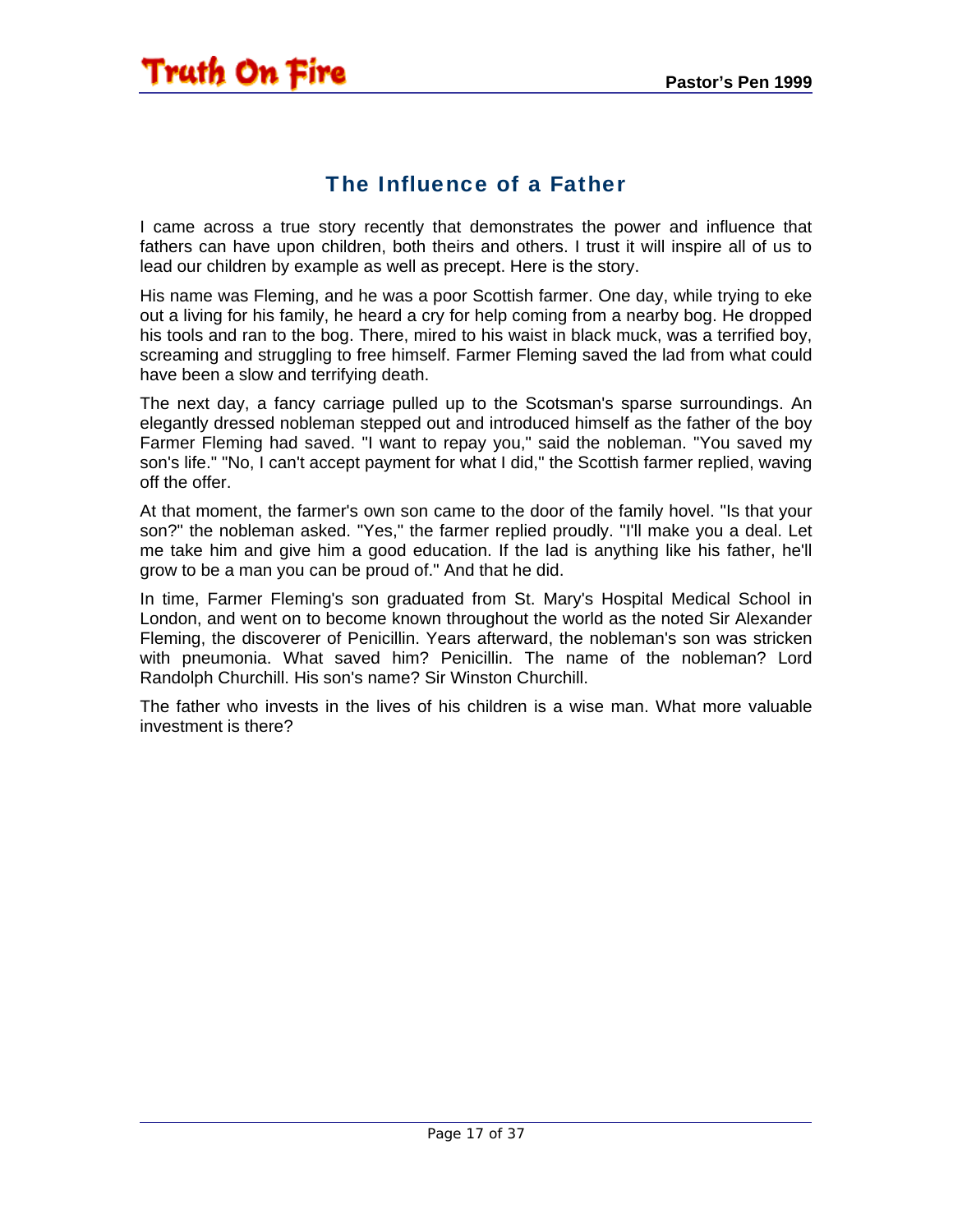#### Tomorrow

<span id="page-17-0"></span>Tomorrow! That word has such a nice ring to it! It rolls off our tongues with such ease and pretension of sincerity. It is, after all, only a day away. It holds so much promise! It is pregnant with good intentions! No day is held in such high esteem by the procrastinator as tomorrow.

Tomorrow is the day we begin that much needed diet and exercise program. Tomorrow is the day we stop eating junk food, the day we install a regimen of dietary discipline and aerobic activity. Tomorrow we'll start burning that fat! Tomorrow I'll fix this or that around the house. Tomorrow I'll write that much needed letter, make that important phone call, speak that word of encouragement.

Tomorrow I'll share the Gospel with my lost friend. Tomorrow I'll begin waking a halfhour earlier to spend time with God and His Word at the beginning of each day. Tomorrow I'll begin that Bible reading program that will take me through the Scriptures in a year. Tomorrow I'll become a tither. Tomorrow I will forsake lust, and shake that bad habit!

Sound familiar? It should! We all have employed this tool of rationalism to justify today's laziness and indecision, and to sedate our conscience when good intentions fail to materialize. I suppose we will always love tomorrow for those reasons.

What saith the Scriptures about tomorrow? Jesus said: "*Take therefore no thought for the morrow: for the morrow shall take thought for the things of itself. Sufficient unto the day is the evil thereof*" (Matthew 6:34). Jesus was teaching His disciples to beware of building too much expectation into tomorrow with regard to life's concerns. He taught that the true focus of one's life should be today's spiritual combat, today's moral challenges, and today's wrestling with evil.

Jesus is not opposed to planning and strategizing. After all, He is the Lamb slain from the foundation of the world. What Jesus warned about was a misplaced focus upon what shall be to the neglect of what is. The immediate context flows from 6:33: "*Seek ye first the kingdom of God, and His righteousness*." Today's priority is kingdom righteousness. The evil that opposes such an agenda is sufficient unto the day: that is, it is all you can handle.

Spiritual victories are not won with the good intentions of prognosticators and procrastinators. They are obtained by those who strap on the armor of God today! These engage in spiritual combat today! They are focused upon today! They get things done today! They believe that today is the day of salvation. May God grant this same grace to us all!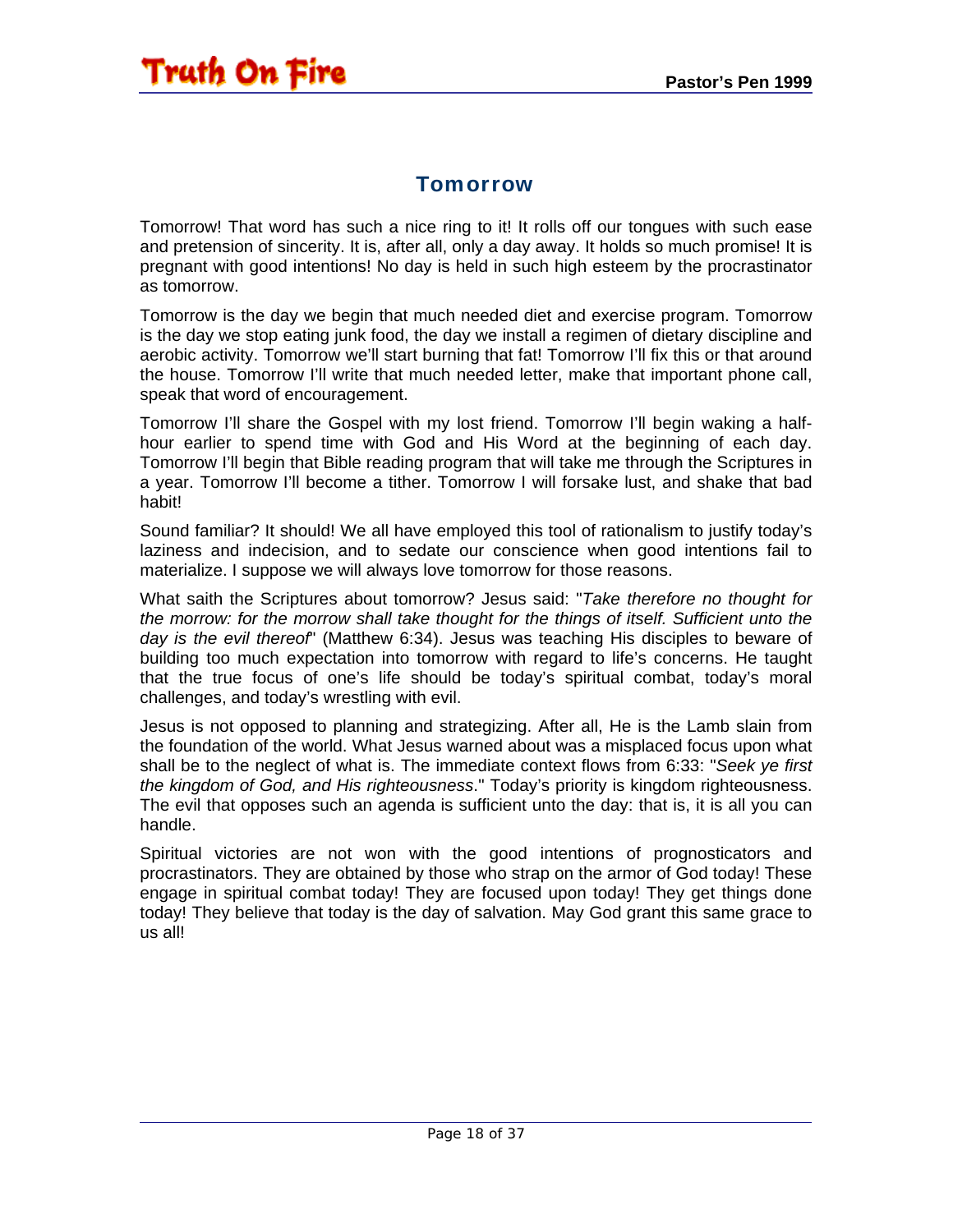#### The Paradox of America

<span id="page-18-0"></span>The independence that America has enjoyed by virtue of Divine Providence has governed the course of history for the last two centuries. No nation in history has enjoyed more of the bounty of God's goodness. We are the world's political leader, technological frontrunner, and military superpower. We have also become its moral cesspool. According to recent polls, most Americans believe we as a nation are headed in the wrong moral and spiritual direction.

This is indeed a paradox. America, for all her external greatness, is exhibiting the danger signs of inner weakness. Included below are some comments by an unknown author that capture this paradox perfectly.

"The paradox of our time in history is that we have taller buildings, but shorter tempers; wider freeways, but narrower viewpoints; we spend more, but have less; we buy more, but enjoy it less. We have bigger houses and smaller families; more conveniences, but less time; we have more degrees, but less sense; more knowledge, but less judgment; more experts, but more problems; more medicine, but less wellness. We have multiplied our possessions, but reduced our values. We talk too much, love too seldom, and hate too often. We learned how to make a living, but not a life. We've added years to life, not life to years. We've been all the way to the moon and back, but have trouble crossing the street to meet the new neighbor. We've conquered outer space, but not inner space; we've cleaned up the air, but polluted the soul; we've split the atom, but not our prejudice; we have higher incomes, but lower morals; we've become long on quantity, but short on quality.

"These are the times of tall men, and short character; steep profits, and shallow relationships. These are the times of world peace, but domestic warfare; more leisure, but less fun; more kinds of food, but less nutrition. These are the days of two incomes, but more divorce; of fancier houses, but broken homes. It is a time when there is much in the show window and nothing in the stockroom. A time when technology can bring this letter to you, and a time when you can choose either to make a difference or just hit delete."

Never has the need been greater for an old-fashioned revival, and a move of the Spirit of God across our land. Every child of God should be asking this question of themselves: "If revival does not begin with me, where then shall it begin?" God bless America…again!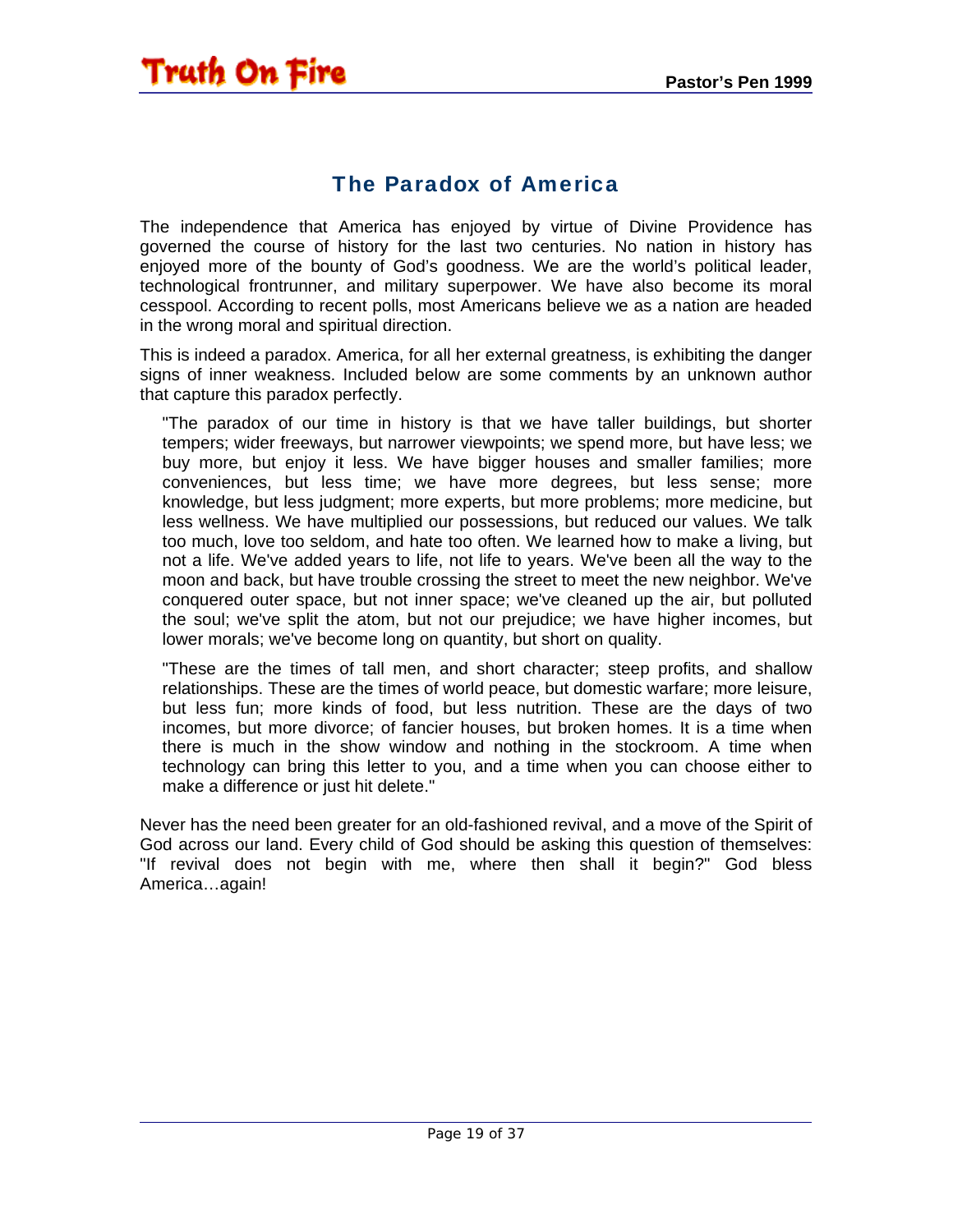#### Ideal Pastor for the Modern Church

<span id="page-19-0"></span>When churches fail to meet preconceived growth expectations, pastors are often deemed the main obstacle. Sometimes this is the case. However, the following fictitious pastor search committee report exposes what is likely to be the real problem. Its humor is laced with reality.

#### PASTOR SEARCH COMMITTEE REPORT

"In our search for a suitable pastor, the following scratch sheet was developed for your perusal. Of the candidates investigated by the committee, only one was found to have the necessary qualifications. The list contains the names of the candidates and comments on each, should you be interested in investigating them further for future pastoral placements.

**NOAH**: He has 120 years of preaching experience, but no converts. **MOSES**: He stutters; and his former congregation says he loses his temper over trivial things. **ABRAHAM**: He took off to Egypt during hard times. We heard that he got into trouble with the authorities and then tried to lie his way out. **DAVID**: He is an unacceptable moral character. He might have been considered for minister of music had he not 'fallen.' **SOLOMON**: He has a reputation for wisdom but fails to practice what he preaches. **ELIJAH**: He proved to be inconsistent, and is known to fold under pressure. **HOSEA**: His family life is in a shambles. Divorced, and remarried to a prostitute. **JEREMIAH**: He is too emotional, alarmist; some say a real 'pain in the neck.' **AMOS**: Comes from a farming background. Better off picking figs. **JOHN**: He says he is a Baptist but lacks tact and dresses like a hippie. Would not feel comfortable at a church potluck supper. **PETER**: Has a bad temper, and was heard to have even denied Christ publicly. **PAUL**: We found him to lack tact. He is too harsh, his appearance is contemptible, and he preaches too long. **TIMOTHY**: He has potential, but is much too young for the position. **JESUS**: He tends to offend church members with his preaching, especially Bible scholars. He is also too controversial. He even offended the search committee with his pointed questions. **JUDAS**: He seemed to be very practical, cooperative, good with money, cares for the poor, and dresses well. We all agreed that he is just the man we are looking for to fill the vacancy as our Senior Pastor.

Thank you for all you have done in assisting us with our pastoral search."

Beloved, the sentiments expressed by this imaginary committee capture the sad reality of our times. There are a significant number of Baptist churches that Jesus Himself could not pastor successfully.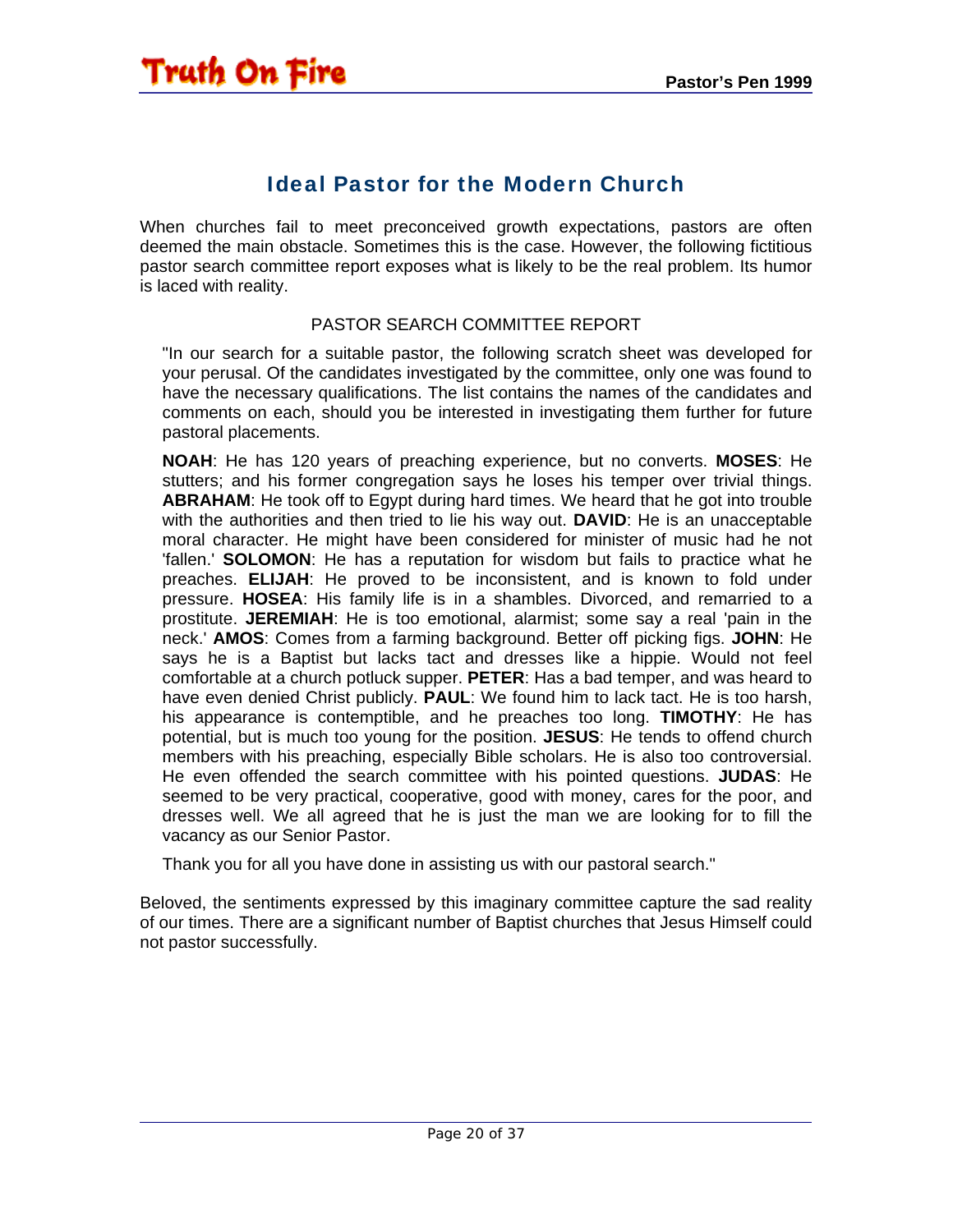#### Discernment

<span id="page-20-0"></span>Discernment is a profound Biblical concept! Both the Lord Jesus and the apostle Paul heralded its value and marveled at its absence. It is, however, much more than a virtue. It is a weapon, an essential spiritual tool. It allows the child of God to sift through life's rubble, and come away with the Prize. It enables the Christian on the sea of life to cut through this world's wicked fog banks, and find safe harbor in the haven of rest. It arms God's soldiers with the ability to spot enemy ploys, and avoid spiritual killing zones. It is discrimination in the true and good sense of the word. The possessor is enabled to separate the chaff from the wheat.

Discernment is a virtue that can be prominent in one aspect of life, and woefully lacking in another. In Matthew 16:1-4, for example, Jesus exposed the hypocrisy of the Pharisees and Sadducees inasmuch as they were able to forecast today's weather by yesterday's sunset or the morning's sunrise, but were oblivious to the significance of the times in which they lived. They stood face to face with the Embodiment of Heaven's Glory, and saw in Him nothing more than a devil.

Jesus went on to identify the two-fold cause of their dullness. First, He said they were a wicked and adulterous generation. They were guilty of spiritual unfaithfulness to the God of Israel, and, as the prospective bride, actually mocked the Bridegroom and His offer of matrimony. Secondly, they were sign seekers who esteemed temporal events above eternal truth. Jesus refused to grant them any sign other than that of the prophet Jonah. This, of course, was His resurrection from the dead, which is enough cause for any discerning man, woman, or young person to bow the knee before Him, and say with Thomas, "My Lord, and my God!"

Beloved, this world has not advanced from Jesus' day in terms of discernment. It still suffers from the same malignancy. It appears that the religious are still the most flagrant offenders. This should not surprise us! The god of this world, the author of religion without repentance, still blinds the minds of those who refuse to believe.

How then is discernment attained? Hebrews 5:14 tells us it comes by chewing on the meat of the Word. It is a mark of "full age", or spiritual maturity. It comes "by reason of use"; that is, knowing and doing the truth. Obedience as a pattern of life exercises the spiritual senses to discern (separate, distinguish or discriminate between) both good and evil. This is more than knowing the difference between right and wrong. It is a platform from which the believer pursues the good with abandon, and steers clear of the evil.

May the God of truth grant to all of us a renewed hunger for His Word, and a healthy dose of discernment by reason of use!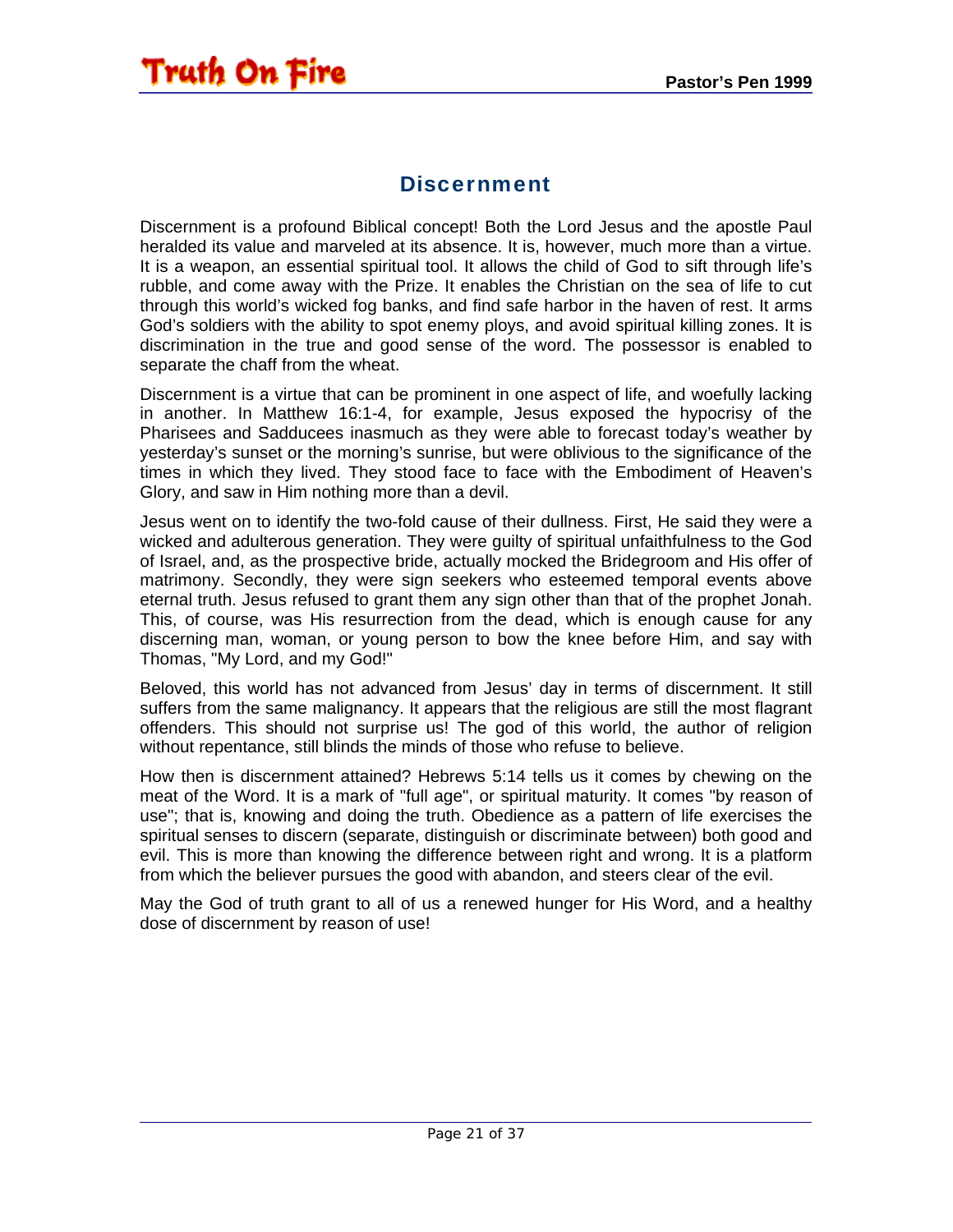#### A Prayer Primer for the Saints

<span id="page-21-0"></span>This prayer of Jacob is recorded for us in Genesis 32:9-12: "And Jacob said, O God of my father Abraham, and God of my father Isaac, the LORD which saidst unto me, Return unto thy country, and to thy kindred, and I will deal well with thee: I am not worthy of the least of thy mercies, and of all the truth, which thou hast shewed unto thy servant; for with my staff I passed over this Jordan; and now I am become two bands. Deliver me, I pray thee, from the hand of my brother, from the hand of Esau: for I fear him, lest he will come and smite me, and the mother with the children. And thou saidst, I will surely do thee good, and make thy seed as the sand of the sea, which cannot be numbered for multitude."

In our Wednesday evening study we examined this prayer which Jacob offered upon hearing the news that Esau was on his way. Both of these men had changed over the course of twenty years. But Jacob still envisioned Esau as the same angry and vindictive brother. Fear and dread gripped his heart. Finding himself between a rock and a hard place, he broke into supplication. Theologians differ on whether or not Jacob was a saved man at this point in his life. But his petition is worthy of any saint. Here are five reasons why this prayer is a primer for God's people.

- (1) He calls God to account for His promises. Effectual prayer, as one Puritan has said, is nothing more than turning the promises of God back on Himself. Jacob reminds the Lord of His Word, and that he is following Divine instructions. God delights to show Himself faithful to those who hold steadfastly to His promises.
- (2) He takes a humble posture before God. He is not worthy of the least of God's mercies. He knows this, and so confesses it openly before God. His deliverance depends on mercy! There is no better posture from which to make an appeal to the God of heaven!
- (3) He remembers from whence he came. He crossed the Jordan heading north to the land of Laban with nothing but a staff in hand, and now returns with abundance. The child of God must always remember the spiritual poverty from which grace has lifted him.
- (4) He acknowledges his need. He is looking outside of himself. This is the kind of perspective that makes for intercessory power! There is no spirit of independence in this prayer!
- (5) He asks for deliverance. The desperate heart does not beat around the bush. Dire circumstances demand specific solutions. The desperate and humble cry for salvation that mingles itself with Divine promises is a prayer that gets heard…and answered!

May the Lord Jesus so order your prayer life and mine!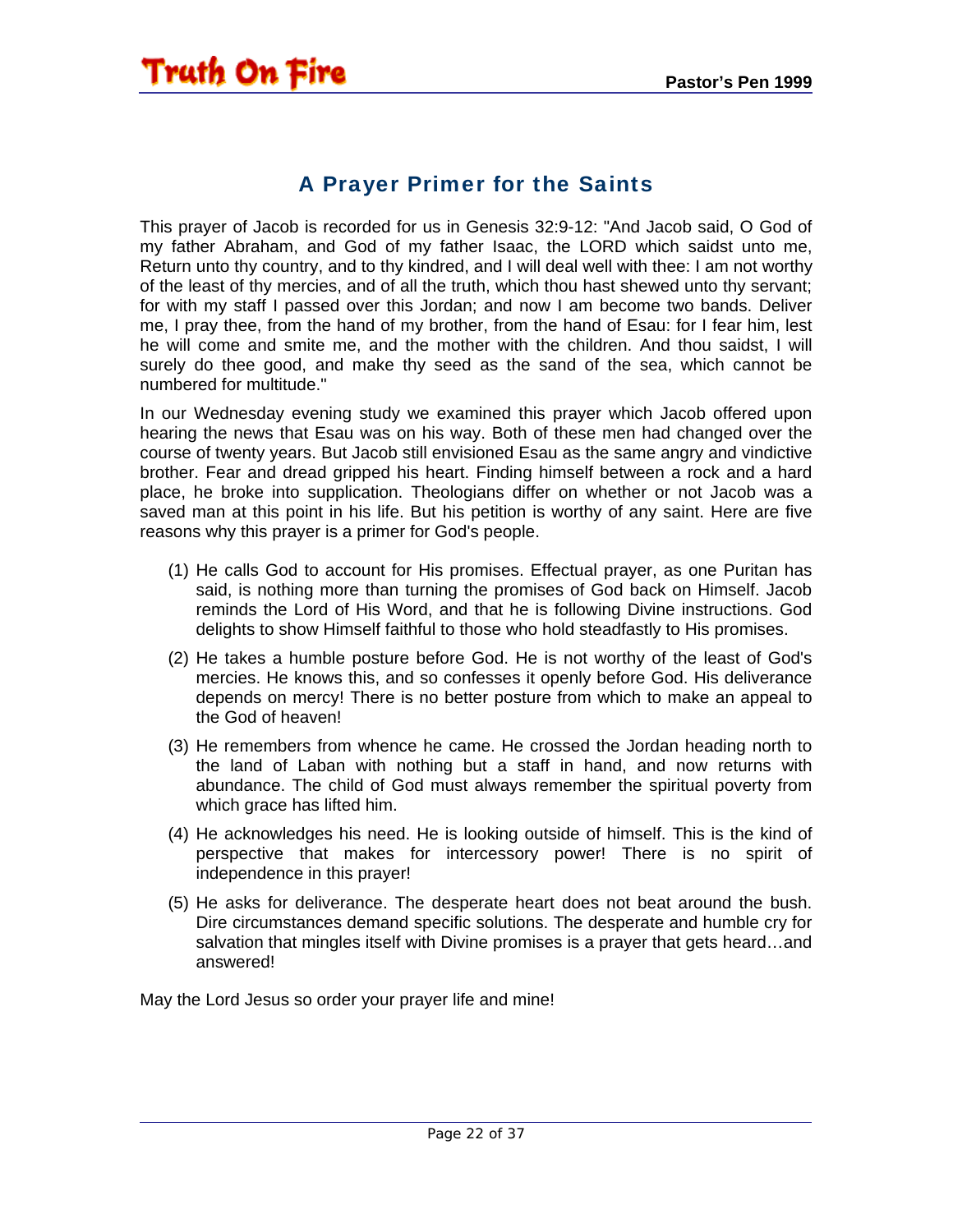#### The Price of Pentecost

<span id="page-22-0"></span>This last Wednesday evening we shared some thoughts about the day of Pentecost. It represents perhaps the most glorious day for the Church of Jesus Christ as the Holy Spirit was poured out upon its 120 members. However, the spiritual atmosphere present on that day is a rare commodity in our time. We hunger for that type of grace once more, but must remember that three years of blood, sweat, and tears laid the foundation for the outpouring.

Consider these factors:

- (1) Three years of dynamic preaching and miraculous ministry had cultivated the entire area. Much seed had been sown prior to the harvest of those three thousand souls.
- (2) Jesus had spent three valuable years pouring Himself into the Twelve He had chosen. They constantly struggled with faith, and displays of the supernatural. In spiritual terms, they were more dull than deep. No shepherd ever took a flock farther than Jesus took these twelve men, one of whom was a devil.
- (3) This group had suffered heart-rending disappointment during the passion and death of our Lord. It took forty days of resurrection appearances to assuage their grief, and resolve their doubts. It is a Scriptural principle that bitter disappointment often precedes fresh vision and power.
- (4) They were eyewitnesses to His ascension into glory, which was accompanied by the promise that He would return in like fashion as they had seen Him go.
- (5) In accordance with Jesus' instructions, they tarried in Jerusalem waiting for the promise of the Father; that is, the Holy Spirit. In Acts 1:14, we are told that "*these all continued with one accord in prayer and supplication, with the women, and Mary the mother of Jesus, and with His brethren.*" What could ten-day prayer meetings accomplish today for the cause of Christ?

The point is this! Impacting this sinful world with the glory and power of heaven's realm requires a significant spiritual investment, one that few are willing to make. We long for the power of Pentecost, but suffer a sort of "sticker shock" when confronted with the price tag.

One of the great sins of the Church today is that she has no such power. Her greater sin is that she is content to live without it! Make no mistake! The church whose membership is governed by convenience and apathy shall never experience it!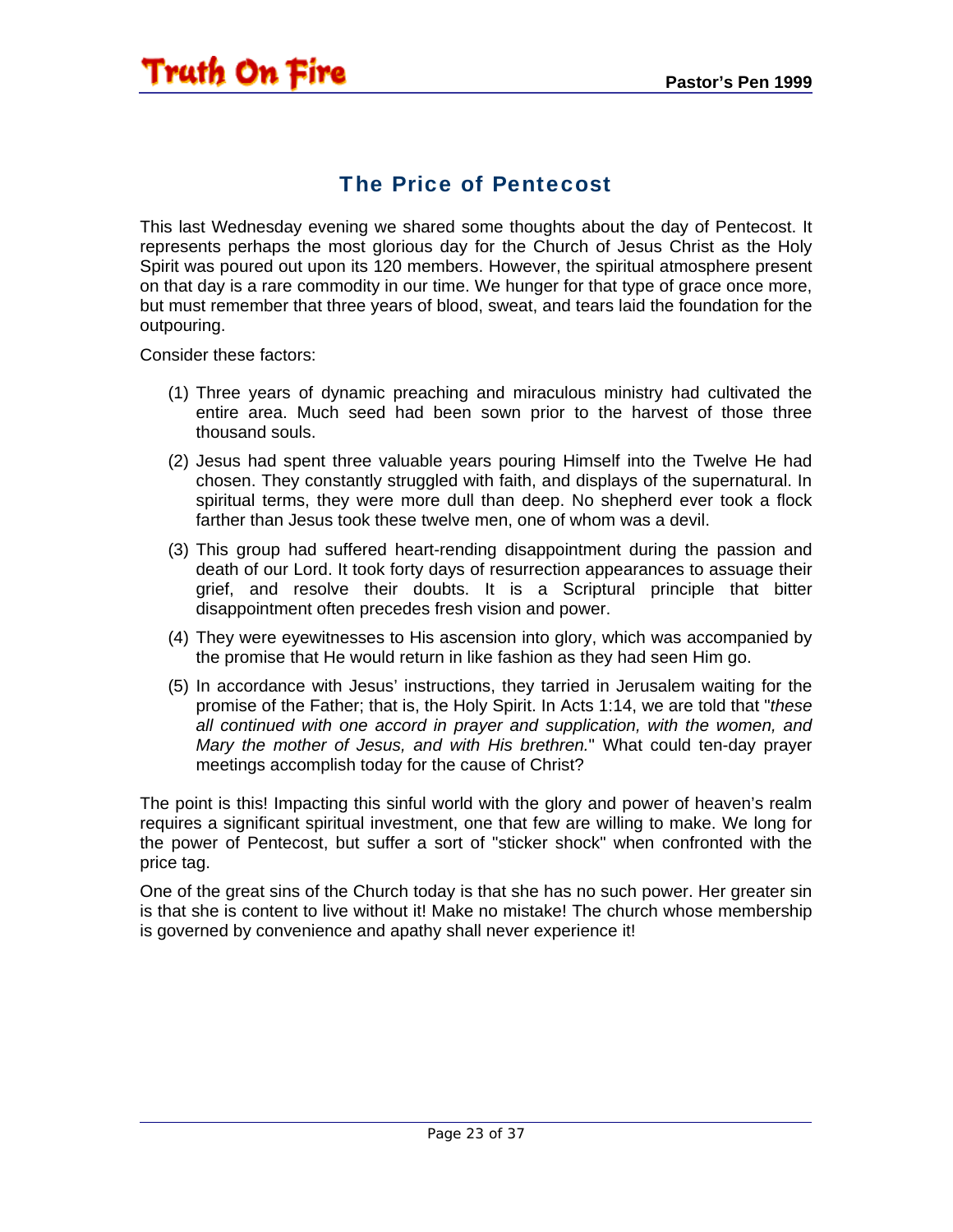#### For a Season

<span id="page-23-0"></span>One of the most instructive phrases in God's Word is "for a season." It suggests that which is temporary or short-lived. It signifies that which does not endure the test of time. It is employed in Scripture several times in ways that challenge our thinking. Here are three.

In John 5:35, Jesus reminded the religious leaders in Israel of their initial response to John. He said, "*And ye were willing for a season to rejoice in his light*." The message, "Prepare ye the way of the Lord, and make His paths straight!" ceased to be so popular when once the Jews realized how straight those paths were. And so it is today! Discipleship is not an easy road! Reason without resolve will eventually lead the uncommitted to seek for alternatives to Christ. One of the flies in the ointment of pastoral ministry is the "willing for a season" crowd. They frustrate everyone around them with their unfaithfulness. Even our Lord's enemies were excited about Him until they counted the cost.

Concerning Moses, the writer of Hebrews said: "*Choosing rather to suffer affliction with the people of God, than to enjoy the pleasures of sin for a season*" [Hebrews 11:25]. The son of Pharaoh's daughter refused the privileges of royalty, and the enjoyment of sinful pleasures that such a status would have afforded him. Those pleasures were short-lived. God's providence saw to it that Moses learned eternal values at his true mother's knee. This godly perspective was not lost on Moses, who made a wise (not popular) choice to abandon the temporal nature of sin and its trappings. We also live in the midst of a dying world whose members are enslaved to the short-lived pleasures of sin. A Moses mentality will prevent us from going and doing likewise.

Concerning the temptation of our Lord, Luke tells us: "*when the devil had ended all the temptation, he departed from Him for a season*" [Luke 4:13]. Major league baseball great Yogi Berra has been credited with the statement, "It ain't over till it's over!" The reason why we hear it quoted so often is because it's true. It was especially true of our Lord, whose trials and tribulations were not over until He cried, "*It is finished*" on the Cross. The Satanic assault after His baptism and Spirit- anointing for ministry was only the beginning. We can expect the same treatment that our Lord received. Spiritual war consists of many battles and engagements with the enemy. Today's victory is for a season. A defeated devil will return in due season, and will be packing.

The disciple who arms himself with "for a season" truth is well equipped to do spiritual battle, and to discern spiritual reality.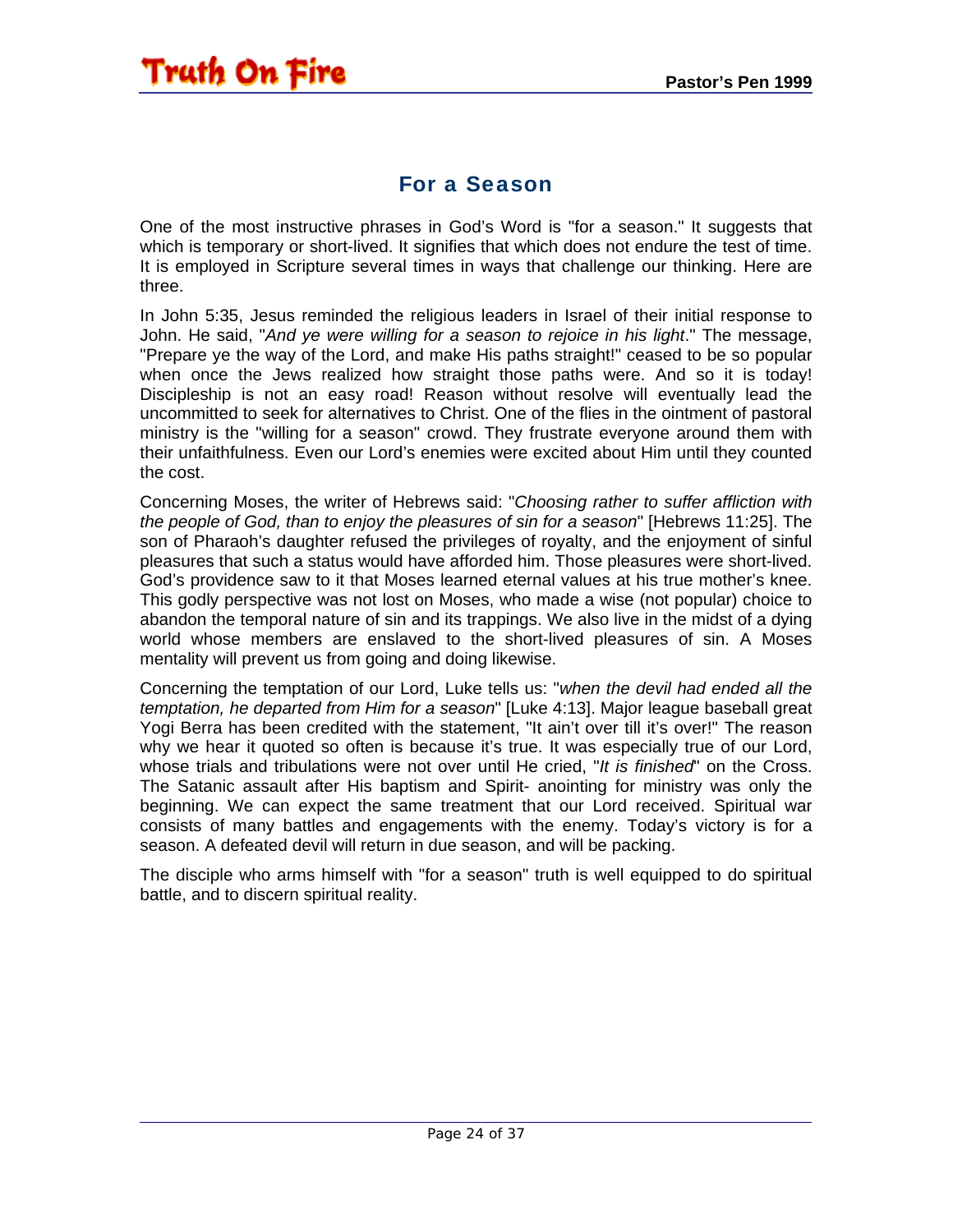#### Which Church Would You Join?

<span id="page-24-0"></span>Chapters two and three of Revelation contain messages by Jesus Himself to seven local churches located in Asia Minor within a fifty-mile radius of each other. The Lord issued appropriate commendations and rebukes to each congregation, and followed up His admonitions with a command to repent. The only church that needed no repentance was the church at Smyrna, the suffering church. Jesus pronounced this church spiritually rich in the midst of devastating poverty. He revealed Himself as the dead and risen Lord, and promised crowns of life, and immunity from the second death, to the faithful who overcame.

By the way, it is doubtful that this church could afford to pay the salary of a full-time pastor. He was probably bivocational, and persecution may have cost him his job. Nevertheless, the analysis of Jesus destroys the myth that there is a direct relationship between Holy Ghost power and the size of the offerings.

These messages also contain a prophetic element. Many see the seven churches of the Revelation as representing seven kinds (types) of churches that would characterize the church age. In addition, the seven churches are seen as representing seven distinct and successive periods of the Church age beginning at the first century and ending at His Coming. In this interpretive view, the last period is the Laodicean. No doubt we are in that period!

The word *Laodicea* is a combination of two words. The first is **laos**, meaning *people*. The second is **dike**, meaning *right* or *justice*. Together they signify *a people's justice*, or *rights of a people*. The Laodicean church age is one in which the people determine what is right and just, and likewise defend their personal rights.

The fundamental issue is one of authority, and who calls the shots. The New Testament model is a Christocracy, where the Lord Jesus calls the shots. His pastors and or elders are called to proclaim His authoritative Word, and to provide spiritual leadership under His authority. The Laodicean church is a democracy, where the people constitute the final authority, and call the shots. I was made aware of a church situation recently where the members retained the services of legal counsel to help them oust their pastor. Why? He was calling too many shots. Please pray for the new pastor. When the honeymoon is over, they will no doubt put him on a leash to ensure that the shots that count are theirs.

In contrast to the poverty-stricken, God-anointed church at Smyrna is the cash-rich, spiritually impoverished church at Laodicea. Its lukewarmness made Jesus sick to His stomach. The invitation offered in Revelation 3:20--"*Behold, I stand at the door, and knock*"--indicates that a significant portion of its membership was still unregenerate, dead in trespasses and sins. Do you suppose their pastor was full-time?

Which of these two churches would you join? What does it say about a church when the absence of cash flow raises more red flags than the absence of Holy Ghost power?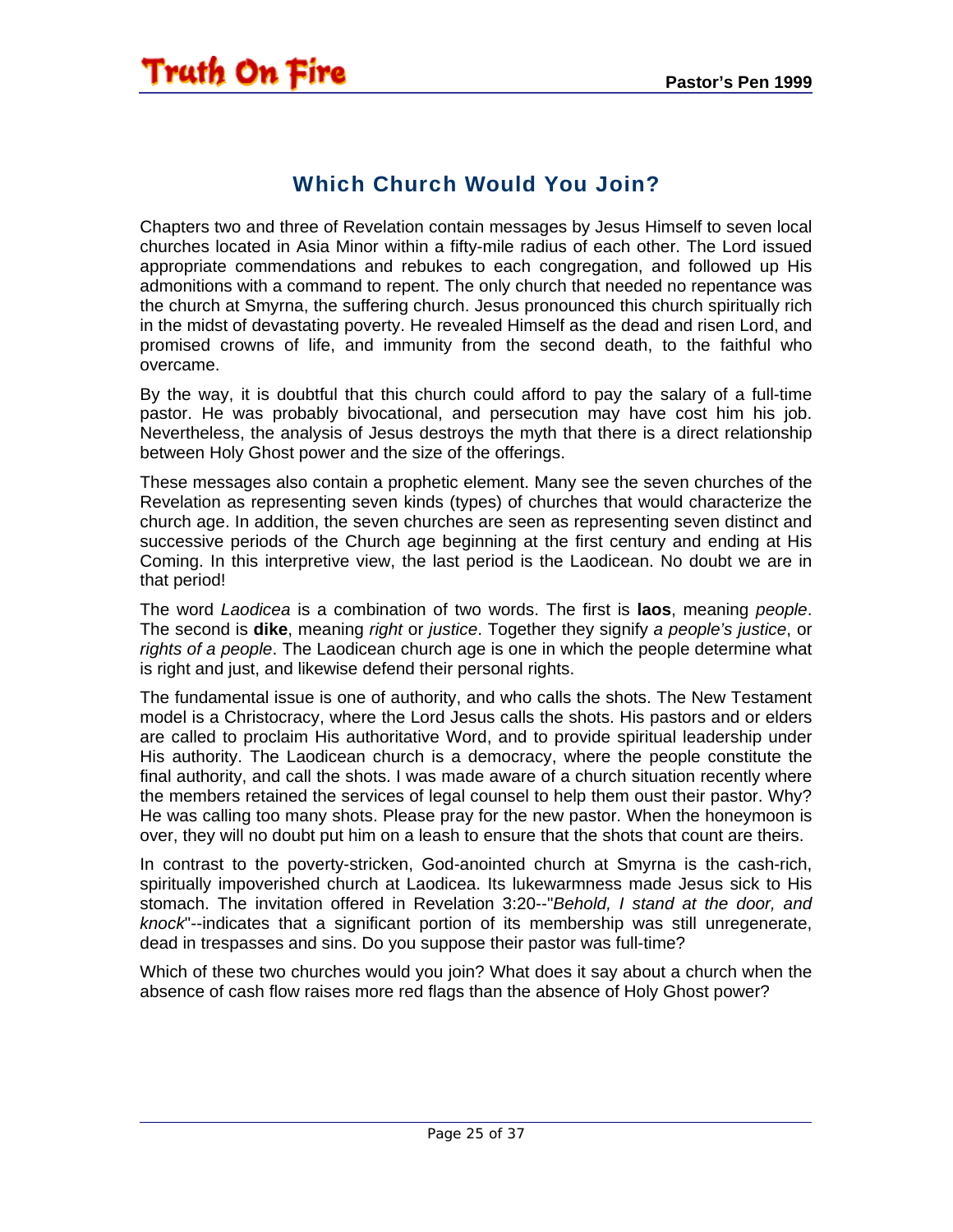#### The Engrafted Word

<span id="page-25-0"></span>In James 1:21, the inspired writer gave this admonition to us: "*And receive with meekness the engrafted word, which is able to save your souls*." It must also be mentioned that James, in connection with this command and as a prerequisite to it, commanded the abandonment of "*all filthiness* " (moral defilement caused by the commission of sin in body and/or spirit).

There are three (3) distinct issues that present themselves to us here.

- (1) Our attitude toward the Word. The word "*meekness*" suggests to us humbleness of mind and submissiveness of spirit. The word was used of horses that had been broken, or domesticated. Meek individuals are those who have recognized the ultimate authority of the Jesus Christ, and have placed themselves under His authority. Meekness therefore is an absolute essential for spiritual growth inasmuch as the Word is the authoritative voice of God. When meekness speaks, it says, "This Word shall govern me!"
- (2) Our relationship to the Word. The word "*engrafted*" speaks of that which has been implanted in the heart, and has put down roots. The implanted (or engrafted) seed is the Word of God. In Matthew 13 Jesus told a parable about this seed, and the soils upon which the seed was sown. Concerning the seed which fell "*into stony places*" (13:20), it is said, "*He had not root in himself*" (13:21). This lack of root produces a short-term positive result that turns into long-term failure when tribulation or persecutions arise. Our relationship to the Word, and whether it is engrafted (puts down roots in our hearts), is fundamental to our relationship with God.
- (3) Our benefit from the Word. James says that the engrafted Word "*is able to save your souls*". While this is certainly true in the initial receipt of the word of the Gospel (resulting in justification), the salvation in view here is that of sanctification (the ongoing pursuit of holiness and spiritual conquest). This is exactly what Paul meant when he said to Timothy, "*Take heed unto thyself, and unto the doctrine; continue in them: for in doing this thou shalt both save thyself, and them that hear thee*" (I Timothy 4:16). Timothy the preacher, and all who have followed in his steps, are to be examples of full salvation. This is only possible when the doctrine of the Word is engrafted.

Beloved, there is no substitute for preaching the Word. It is God's authoritative voice for the meek. It is the implanting, or engrafting, of this Word that produces spiritual victory in Christ. The justification of the lost, and the sanctification of the saved, both depend upon its proclamation and exposition. The degree to which the Word is implanted within us is the true measure of our walk with God.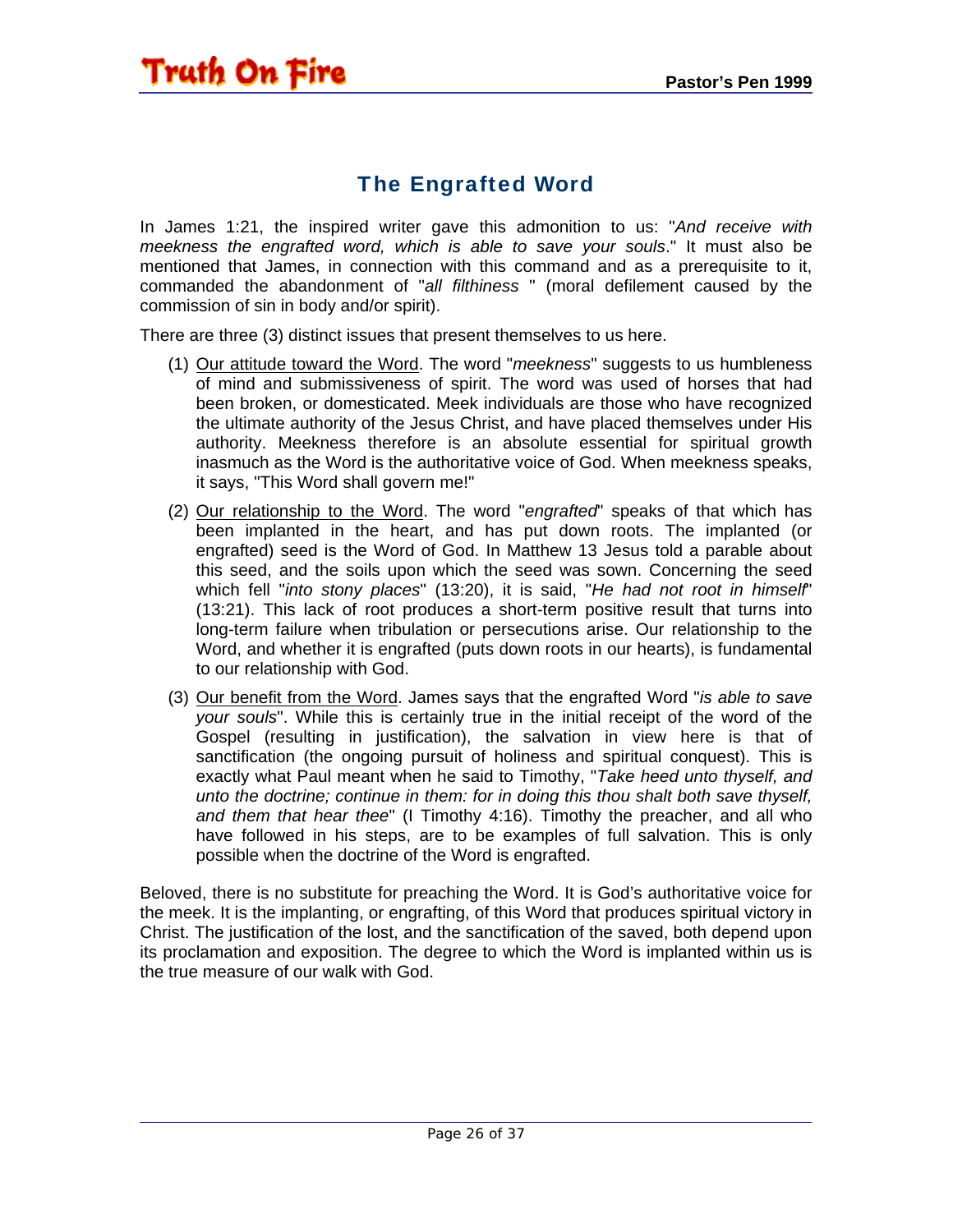### A Little Reviving

<span id="page-26-0"></span>One of the most soul-stirring and instructive intercessory prayers recorded in Scripture is found in Ezra 9:5-15. The Jews had been granted deliverance from Babylonian captivity through God's gracious providence and mercy. Ezra was a key spiritual figure after their return to the land. He taught the truth of God, and provided critical guidance regarding the observance of God's law. We are told that "*Ezra had prepared his heart to seek the law of the Lord, and to do it, and to teach in Israel statutes and judgments*" (Ezra 7:10). Men of this caliber are absolutely critical to kingdom advancement. Yet they always seem to be in short supply.

Ezra's prayer was precipitated by a report received from the princes of the land. They informed Ezra that the people of God had not separated themselves from the people of the land, but rather had mingled themselves with the unholy seed. They were engaged in the practice of intermarriage, and had begun to assimilate many pagan customs and abominations. Ezra said he "*sat down astonished*" (9:3) upon hearing this report. He was dumbfounded! How could those so recently escaped from captivity suffer such a shortterm memory loss and abrupt departure from the truth of God? Sound familiar?

In his prayer of confession, and intercession for the nation, Ezra twice used a very significant word to describe what God had done for His people. It was the word "*reviving*" (9:8, 9). In the first usage he said "*that our God may…give us a little reviving in our bondage*", and in the second "*to give us a reviving*." God had literally brought the nation back to life by moving the heart of a Persian king. The memories of God's intervention had already dimmed for many. This sin against God's goodness is what grieved Ezra. It also grieved "*every one who trembled at the words of the God of Israel*" (9:4). May God help us to respond in like manner when guilty of the same indifference.

The prayer expressed by Ezra places a direct link between revival and bondage. That's revival in a nutshell—a fresh experience of God's power resulting in freedom from bondage; that is, from the sin which so easily besets us. It is a resurgence of eternal life in the bosom of the believer. It is a renewed hunger for God Himself! It is grace ministered to the saint for the purpose of rebuilding his spiritual city and its walls for the glory of God. The Jews had turned this grace into an opportunity for self-indulgence.

I am intrigued by Ezra's reference to this exodus from Babylon as "*a little reviving*." This helps to put the matter of revival in perspective. Some feel that a genuine revival will be a massive display of God's power among the saved that spreads to the lost. Perhaps it will be. However, I am perfectly willing to experience a little reviving from the hand of God with a view to something greater! How about you?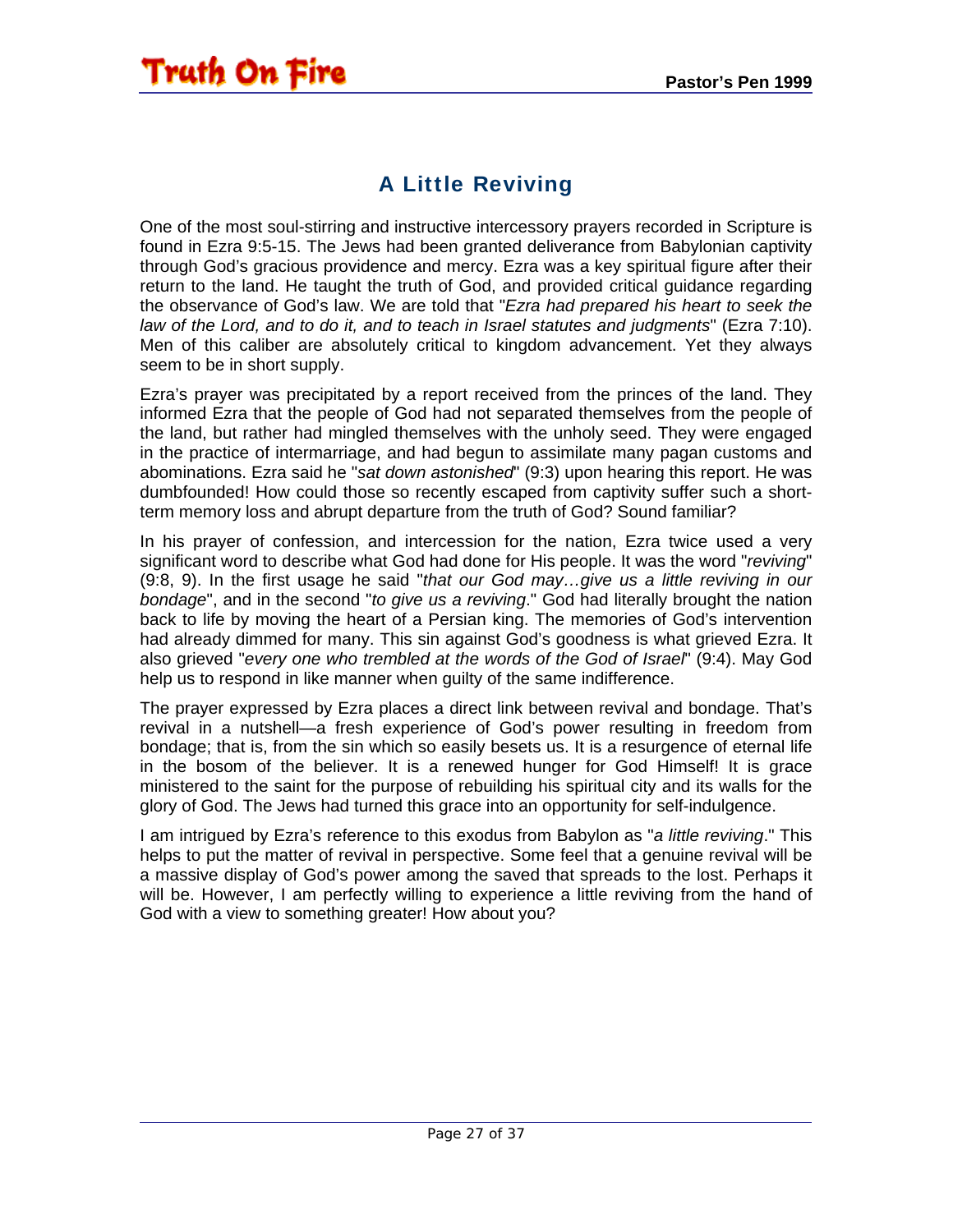#### Less Than Our Sins Deserve

<span id="page-27-0"></span>Our thoughts last week found their source in Ezra 9:5-15, as they shall again this week. There are a number of instructive observations that present themselves to us in the praying of this godly man. I encourage you invest some time reading through this prayer, and meditating on its contents.

We previously called attention to Ezra's reaction to the news of God's people mingling themselves with the ungodly, and joining in affinity with them. He sat astonished! However, this was not the whole of his reaction. The Bible says that, prior to dropping to the ground dumbfounded, he rent his garment and mantle, and plucked off the hair from his head and beard. In the twentieth century American church, this overt display would be deemed an overreaction of hysterical proportions. Could it be that Ezra's conduct was totally in line with godly sorrow and repentance? Is it also possible that the modern-day church, with fallow ground at its core, is virtually incapable of such brokenness before God?

In his closing words, Ezra voiced several significant truths. He said, "*Our God hast punished us less than our sins deserve*" (9:13). Keep in mind that seventy years of bondage and servitude was the price they had paid for prior iniquities. That, says Ezra, was not sufficient punishment. This is one of the wonders of grace. Punishment and chastening always contain a measure of mercy in the mix. This is also one of the wonders of Calvary. The punishment borne by the Lord Jesus was exactly what our iniquities deserved! God, who spared us sinners the full measure of His wrath for our iniquities, laid upon His Son those same iniquities and the full measure of His wrath in our stead.

He also said: "*Behold, we are before thee in our trespasses: for we cannot stand before thee because of this*" (9:15). If and when a child of God begins to live with this consciousness, he is on the way to pleasing his or her Lord. This is the very thing that David forgot in his attempts to cover up his adultery and murder. In his prayer of confession and contrition, as recorded in Psalm 51, he said: "*Against thee, thee only, have I sinned, and done this evil in thy sight*" (51:4).

Beloved, our sins are always before God. David could not escape a day of reckoning any more than these tribes that had escaped their captivity. God knows all, and ultimately exposes all! Those who desire to stand before Him, and experience His favor and blessing, must come to account for their sin.

We must also remember that Ezra's intercession was for a nation. It was the entire nation that stood in jeopardy. Ezra's praying made a difference, and turned the tide of apathy. The church in this hour desperately needs men and women who will react with Ezra-like sensitivity to the spiritual dullness of a Laodicean Church. America cannot stand before God without them!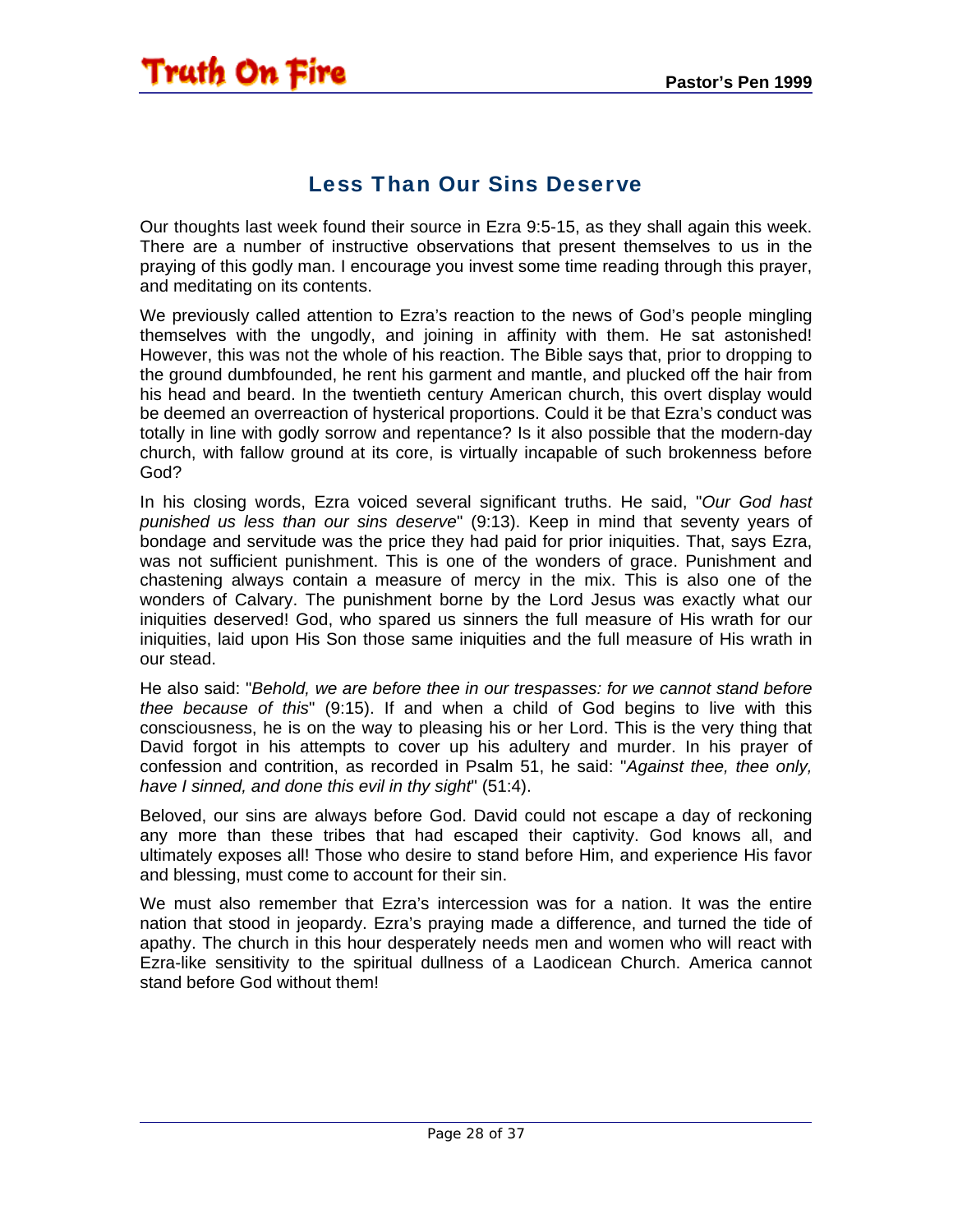#### Justice and Righteousness

<span id="page-28-0"></span>Our focus this week remains the praying of Ezra for the mingled remnant that had escaped captivity. The entire incident as recorded in Chapters 9-10 provides an example of the seriousness of sin, and how to deal with disobedience. Here is another observation.

In closing his prayer, Ezra said: "*O Lord God of Israel, thou art righteous: for we remain yet escaped, as it is this day*" (9:15). The word *righteous*, when applied to a sovereign God, signifies absolute moral rectitude and personal integrity with regard to both character and conduct. It includes the administration of perfect justice. The Lord God **is** right, and always **does** right!

In dealing with His people, however, the execution of God's justice is always tempered by His promises. That is why Ezra could affirm God's righteousness. His holiness demanded the extraction of a full penalty for their disobedience. It also required that He honor His promises. The gap between these two necessities was filled with mercy, as it is for us. Ezra's affirmation recognized that great truth. Thus Jeremiah could say: "*It is of the Lord's mercies that we are not consumed, because His compassions fail not*" (Lamentations 3:22).

The apostle John, writing under inspiration from the other side of Calvary, set forth this same truth in full blossom. He said: "*And if any man sin, we have an advocate with the Father, Jesus Christ the righteous: And he is the propitiation for our sins: and not for ours only, but also for the sins of the whole world*" (I John 2:1b-2). The man in view is the born again man. The advocate who pleads our cause is Jesus Christ, the righteous. Because He is the propitiation [absolute and full satisfaction for the requirements of Divine justice] for our sins, He argues His case to the Father on our behalf for mercy and forgiveness. It is great cause for rejoicing that the Father always rules in His favor, and we are the undeserving benefactors. He has never lost a case!

According to John, this same benefit is available to the whole world. This is "*the righteousness of God which is by faith of Jesus Christ unto all and upon all them that*  **believe:** for there is no difference: For all have sinned, and come short of the glory of *God*" (Romans 3:22-23). The word "all" is used three times here. The first and third "all" are clearly universal in their scope. That is, the same group that sinned, and fell short of God's glory, stands to benefit from God's righteousness in Christ. The second usage clearly restricts the recipients of that righteousness. This group is defined as "them that believe." The righteousness of God assures us that these shall remain escaped.

Friend, have you been the beneficiary of the righteousness of God? Have you truly believed in Jesus Christ? Can you say with the songwriter, "My hope is built on nothing less, than Jesus blood and righteousness. I dare not trust the sweetest frame, but wholly lean on Jesus' Name"?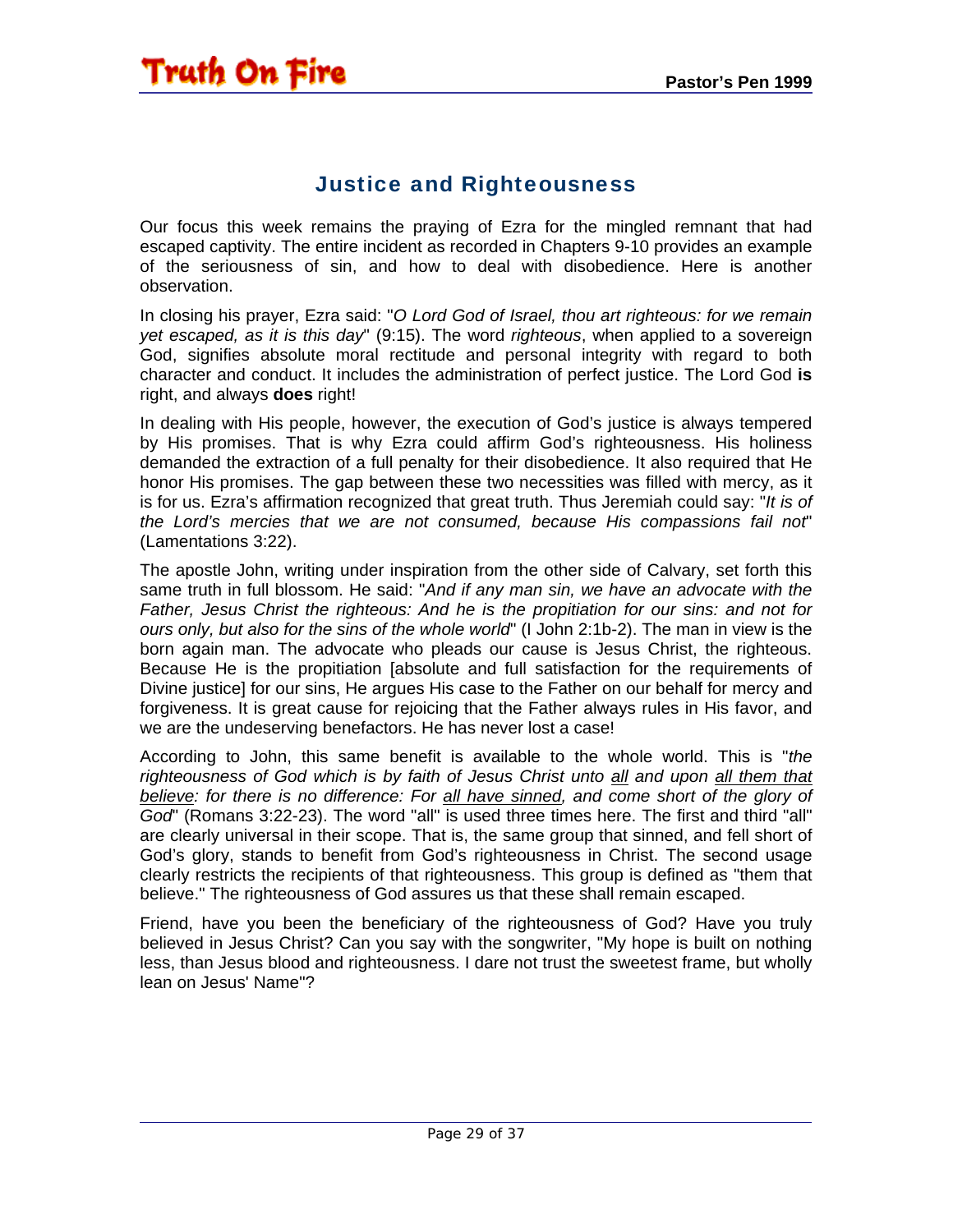#### The Primacy of Love

<span id="page-29-0"></span>I would like to share a little story I heard recently. It is, of course, fictional in nature, but teaches a valuable lesson about the priorities of life. Here's the story:

A woman came out of her house and saw 3 old men with long white beards sitting in her front yard. She did not recognize them. She said, "I don't think I know you, but you must be hungry. Please come in and have something to eat." "Is the man of the house home?" they asked. "No", she said. "He's out." "Then we cannot come in", they replied.

In the evening when her husband came home, she told him what had happened. Go tell them I am home, and invite them in. The woman went out and invited the men in. "We don't go into a house together", they replied. "Why is that?," she wanted to know. One of the old men explained: "His name is Wealth" (pointing to one of his friends). Pointing to another one, "He is Success, and I am Love". Then he added, "Now go in and discuss with your husband which one of us you want in your home."

The woman went in and told her husband what was said. Her husband was overjoyed. "How nice", he said! "Since that is the case, let us invite Wealth. Let him come and fill our home with wealth". His wife disagreed. "My dear, why don't we invite Success?" Their daughter-in-law was listening from the other corner of the house. She jumped in with her own suggestion: "Would it not be better to invite Love. Our home will be filled with love." "Let us heed our daughter-in-law's advice," said the husband to his wife. "Go out and invite Love to be our guest."

The woman went out and asked the 3 old men, "Which one of you is Love? Please come in and be our guest." Love got up and started walking toward the house. The other 2 also got up and followed him. Surprised, the lady asked Wealth and Success: "I only invited Love, why are you coming in?" The old men replied together: "If you had invited Wealth or Success the other two of us would've stayed out. But since you invited Love, wherever he goes, we go with him. Wherever there is Love there is also Wealth and Success!"

This story may sound a little simplistic, but it serves as a good reminder to us all that Biblical priorities matter. The apostle Paul said, "*Though I speak with the tongues of men and of angels, and have not charity, I am become as sounding brass, or a tinkling cymbal*" (I Corinthians 13:1). In a world where men define themselves by their possessions and accomplishments, God's people must not allow themselves to be conformed to it.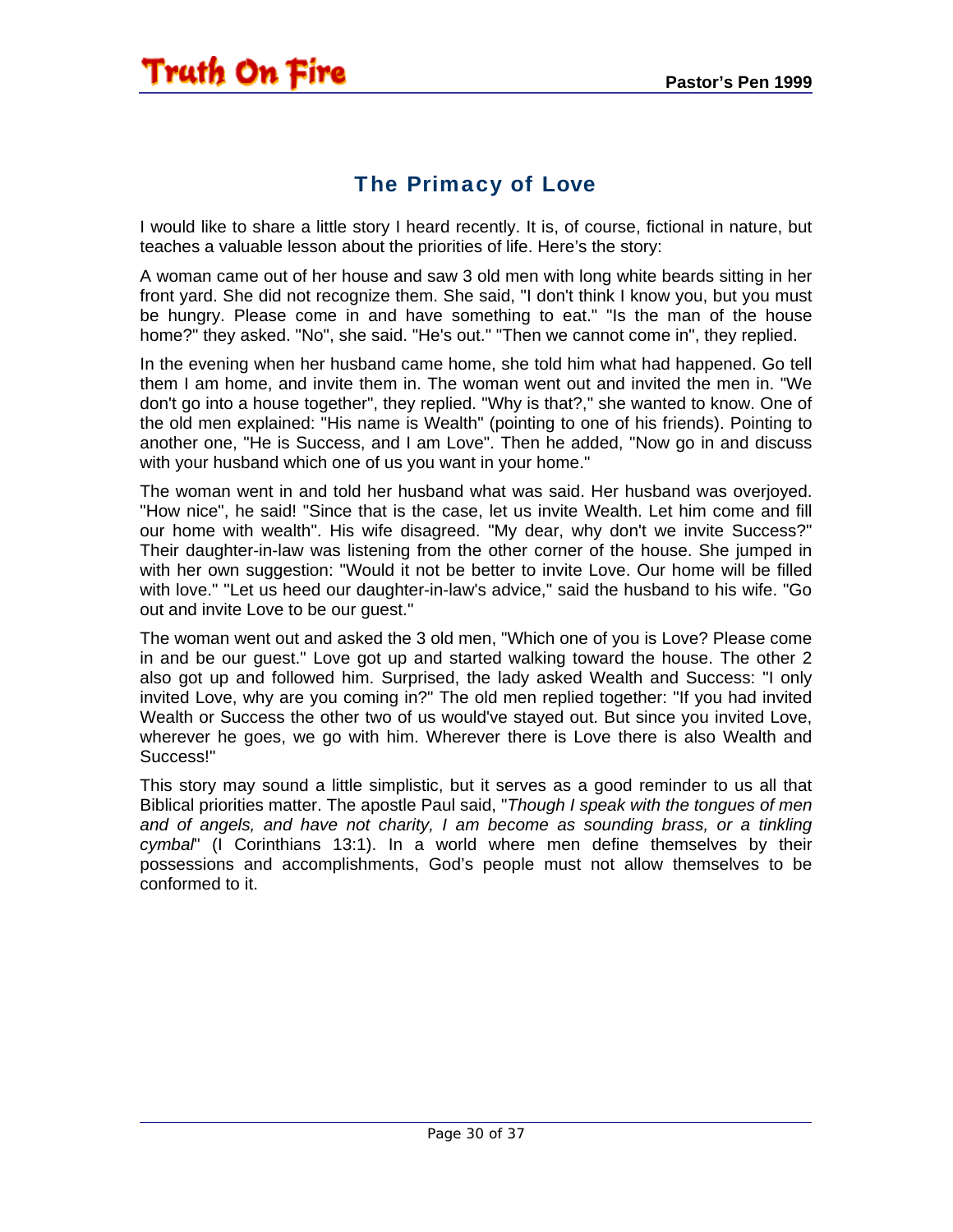### Stir Up the Gift of God

<span id="page-30-0"></span>In the first chapter of II Timothy, Paul issued to Timothy, his son in the faith, several admonitions aimed at keeping the young preacher's ministry on track. These included stirring up the gift of God which was within him (1:6), being unashamed of the Gospel (1:8), being a partaker of the afflictions of the Gospel (1:8), holding fast the form of sound words (1:13), and keeping that good thing which was committed unto him (1:14). These words of exhortation are applicable to all of God's people. Adherence to them will accomplish in us the same steadfastness of life that Paul desired for Timothy.

Our focus here is the stirring up of the gift of God. The word "*stir*" means to fan the flame. The implication is that of spiritual maintenance. The initial zeal and enthusiasm characteristic of newly imparted gifts is not on cruise control. The many hardships and disappointments incurred in the service of God tend to diminish our fervor. Paul knew that Timothy would encounter a multitude of tough challenges which had the potential to cool him down. Thus he urged upon him this metaphor of stoking the smoldering coals.

The equivalent concept in political terms is "fire in the belly." It is an accepted notion that candidates who lack or lose this fire, this passion which mingles itself with their political principles and platform, and drives them on, will wane under the rigors of a campaign. Many would be candidates have decided not to run, stating "I just don't have the fire in the belly!"

Timothy's gifts for ministry, and ours as well, are of far greater import than those of the politician. Whereas he or she might endure the strains of travel, speech writing, fund raising, and a few hot potato questions from reporters, the child of God wrestles not against flesh and blood. Our conflict is at a higher level. It is against the principalities and powers of an unseen evil world where Satan is enthroned. The stakes are eternal, not temporal! The consequences of failure are far more weighty and costly!

The strategic value of Timothy's ministry at Ephesus in Gospel terms was incalculable. This made Timothy a prime target. If Satan could cool down the preacher, the church would likely follow. By the time the apostle John wrote Revelation, this had apparently happened. According to Jesus, that church had lost its first love, and stood to loose their candlestick (power and influence) if they did not repent.

Pastors and churches who fail to fan the flames of their spiritual giftedness, and who lack the inner spiritual passion necessary to engage the enemy, are of little value in the kingdom. Preachers without pulpit fire are guilty of aiding and abetting the forces of evil. Congregations whose pastors fan the flame, but respond with indifference, are likewise a stumbling block to a lost and dying world.

Beloved, we must stir up the gift of God!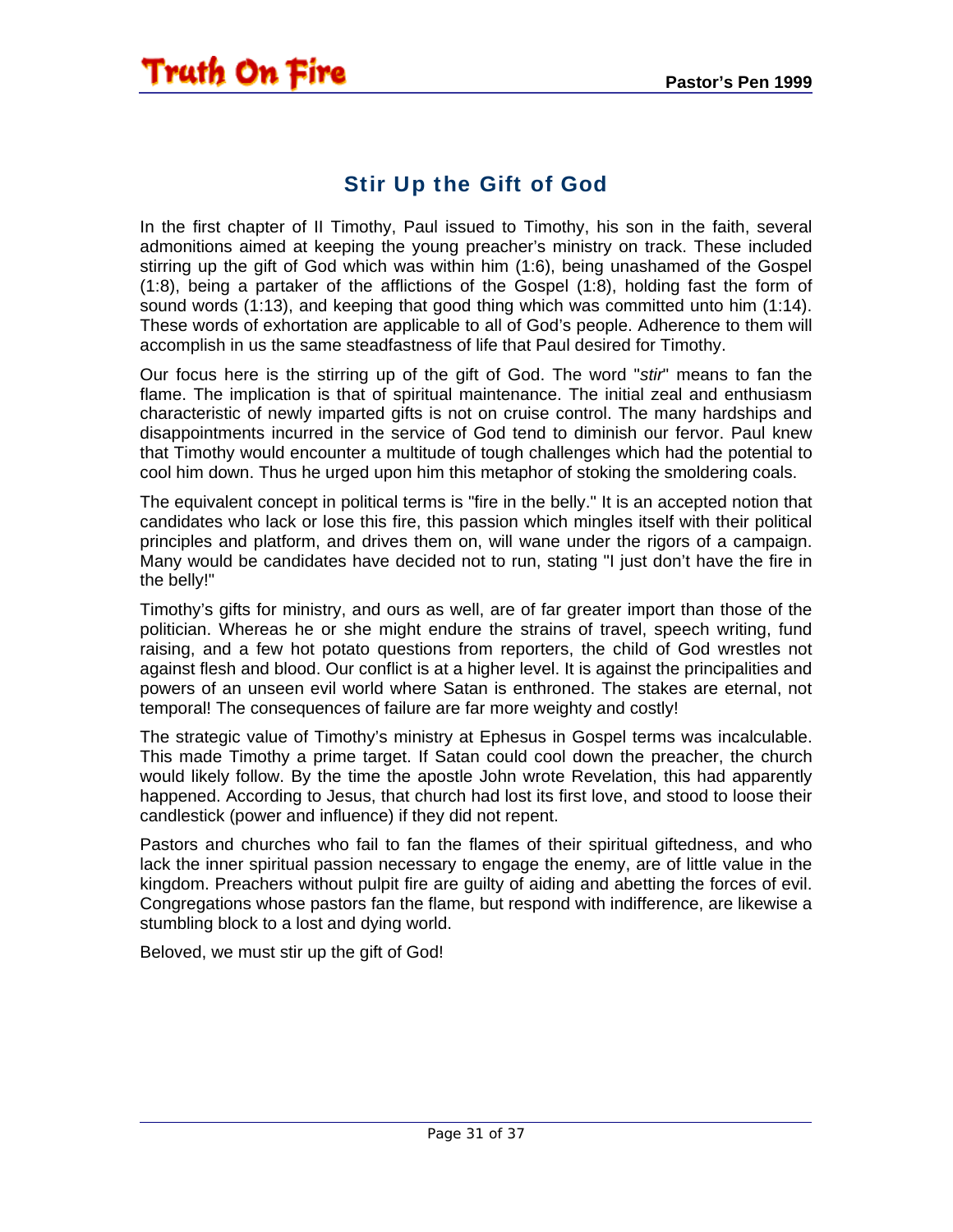#### Unashamed of the Gospel

<span id="page-31-0"></span>Our thoughts continue from the first chapter of II Timothy. Paul had issued to Timothy several admonitions aimed at keeping the young preacher's ministry on track. These included stirring up the gift of God which was within him (1:6), being unashamed of the Gospel (1:8), being a partaker of the afflictions of the Gospel (1:8), holding fast the form of sound words (1:13), and keeping that good thing which was committed unto him (1:14). Again, these words of exhortation are as applicable to us as they were to the young preacher.

Our focus here is the second of the five charges given—"*Be not thou therefore ashamed of the testimony of our Lord*" (1:8). The word *therefore* refers back to that which God has given to all of His elect—the spirit of power, of love, and of a sound mind. In issuing this second charge, Paul reminds Timothy of the heavenly resources implanted within the bosom of every saint. The Holy Spirit, in taking up residence in the believer, brings these resources with Him. They are therefore available 24 hours a day, 7 days a week, to every child of God. Power, love, and soundness of mind flow from this Divine reservoir. Thus the expectation for Timothy (and for all of us as well) was for him to be unashamed of the testimony of Christ.

The testimony of Christ is that He laid down His life for the sheep. He suffered death at the hands of unrighteous men in order that sinners for whom He died might find forgiveness and life through Him. His resurrection is the assurance that His death was indeed substitutionary in nature, and rendered a complete satisfaction Godward for the transgressions of His holy law. His ascension to the Father's right hand enthroned Him as the Judge of all men, and as the Advocate for the elect. Thus Paul could ask: "*Who shall lay anything to the charge of God's elect? It is God that justifieth*" (Romans 8:33). Would you agree that this is history's grandest testimony? How is it possible for the recipient of God's grace in Christ to shy away from sharing this testimony?

The word *ashamed* carries with it these two ideas—embarrassment and disappointment. The former is the by-product of fear, and the latter the fruit of failure. The remedy for both fear and failure is boldness and power wrought by the Holy Ghost. The apostle Paul himself said: "*For I am not ashamed of the Gospel of Christ: for it is the power of God unto salvation to every one that believeth; to the Jew first, and also to the Greek*" (Romans 1:16). Again, "*For the Scripture saith, Whosoever believeth in Him shall not be ashamed*" (Romans 10:11).

Beloved, the Gospel we preach is the power of God unto salvation! It provides for neither embarrassment nor disappointment. Being ashamed of the testimony of Christ is not an option!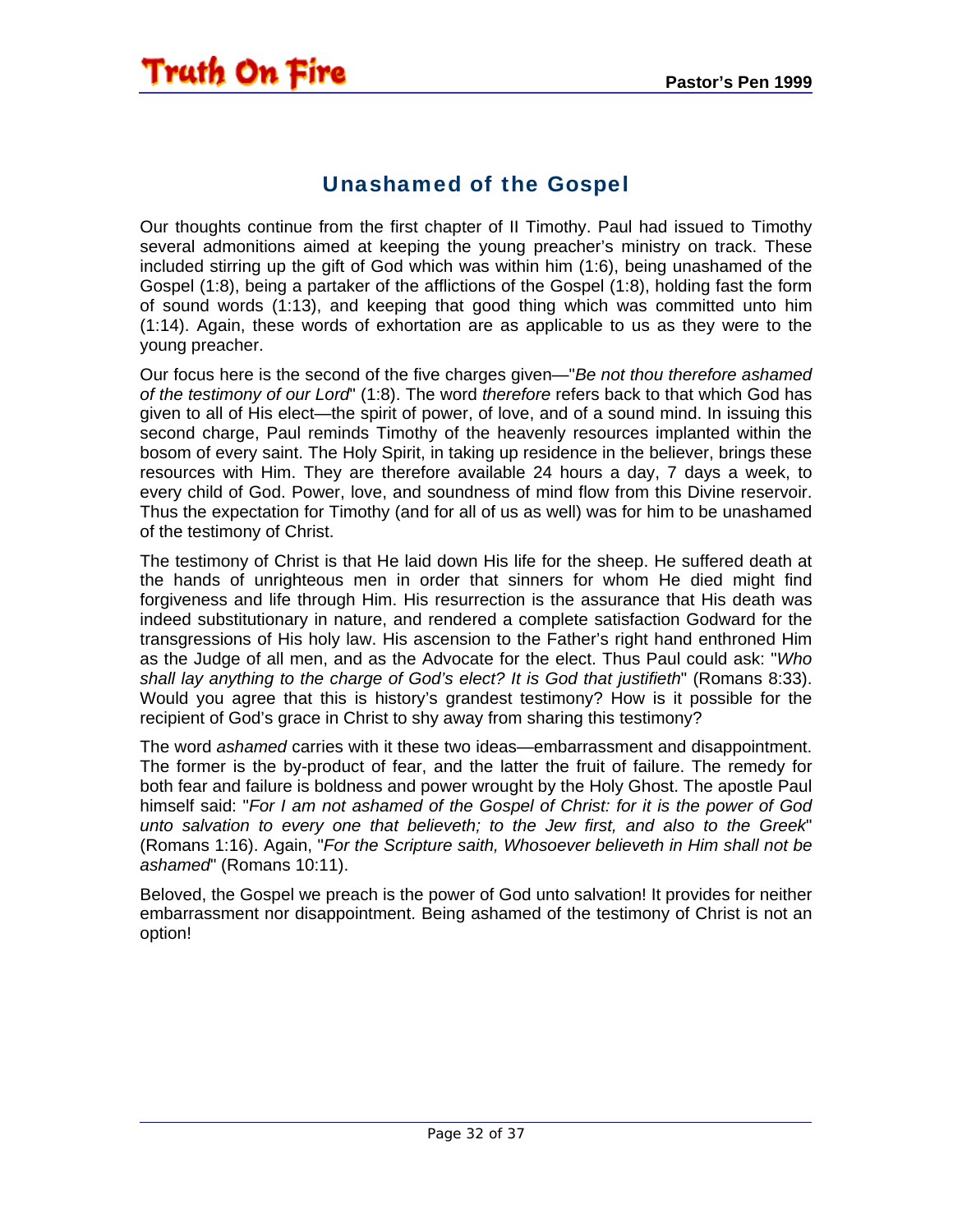#### Partaker of Gospel Afflictions

<span id="page-32-0"></span>We continue to examine the admonitions given by Paul to Timothy in the first chapter of II Timothy. These imperatives, if obeyed, would constitute a firm foundation for his ministry. These included stirring up the gift of God (1:6), being unashamed of the Gospel (1:8), being a partaker of the afflictions of the Gospel (1:8), holding fast the form of sound words (1:13), and keeping that good thing which was committed unto him (1:14). Again, these words apply to us all.

Our focus here is the third of the five charges given—"*Be thou partaker of the afflictions of the gospel according to the power of God*" (1:8). In this verse there are two complimentary commands given. The first is "*Be not thou therefore ashamed*." The second is "*Be thou partaker of the afflictions*." These two realities are inseparable. Boldness for Jesus that fears neither embarrassment nor disappointment always yields a measure of affliction when exercised in the context of an evil world.

Later in this epistle Paul will expand on this concept—"*Yea, and all that will live godly in Christ Jesus shall suffer persecution*" (3:12). Likewise Jesus told his brethren, "*The world cannot hate you; but me it hateth, because I testify of it, that the works thereof are evil*" (John 7:7). He would also affirm this truth to his disciples on the eve of His arrest and trial—"*If the world hate you, you know that it hated me before it hated you. If ye were of the world, the world would love his own: but because ye are not of the world, but I have chosen you out of the world, therefore the world hateth you*" (John 15:18-19). This coin clearly has two sides. Affliction always accompanies the unashamed!

The word *affliction* signifies a conflict imposed upon us from an outside source. It may impact us in various ways, shapes, and forms without regard for its magnitude. For example, Paul wrote these words to the Philippians while suffering imprisonment for the gospel—"*For unto you it is given in the behalf of Christ, not only to believe on him, but also to suffer for his sake; having the same conflict which ye saw in me, and now hear to be in me*" (Philippians 1:29-30). The same conflict! They were not suffering to the same extent as Paul, but the same principle was in operation.

The word *partaker* suggests the analogy of eating food at mealtime. Do you remember your mother preparing meals when you were a child? I can remember my favorite foods as well as those that did not suit my palate. The words, "*Eat it, it's good for you!*" still linger in my memory. In a very real way Paul is encouraging Timothy to partake of all that God puts on his plate.

What is God putting on your plate these days? One thing is certain. He never serves up sanctifying power without including some conflict on the side. We must be partakers of the entire spiritual meal served up by our Lord!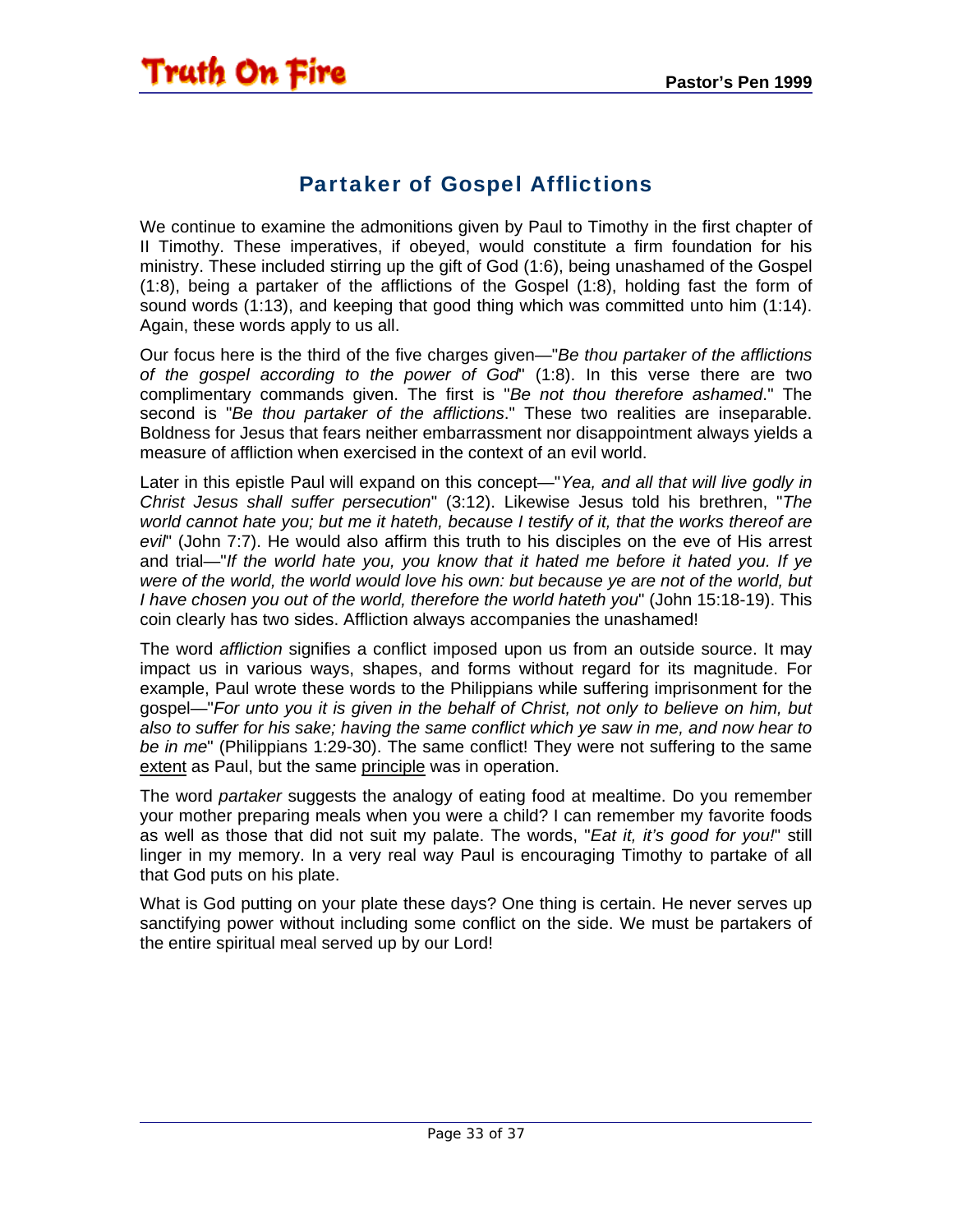#### The Destruction of the Foundations

<span id="page-33-0"></span>David asked this profound question in Psalm 11:3: "*If the foundations be destroyed, what shall the righteous do?*" Make no mistake! The forces of evil are systematically destroying the foundations of America. I recently wrote a letter to the Florida Times-Union on this matter. It reads as follows:

"Perhaps no nation has more for which to be thankful than does America. For the last four centuries she has been the conspicuous benefactor of God's bounty. The tradition we call Thanksgiving was born of gratitude for that goodness. Our history has been distinguished by its myriad of milestones, and tainted by its failures. Two great bastions of American virtue were pummeled while the millennial sun was setting on the last half of the twentieth century. The first was moral, the second civil.

"The first of these casualties was the sanctity of life. Litigants for humanistic liberalism convinced the courts that a woman's right to destroy embryonic life at any stage of development was of greater import than the unborn child's right to a full term, and life outside the womb. The Supreme Court had a golden window of opportunity to declare to the rest of the world that we would not relinquish the moral high ground to any group of self-serving crusaders, but would ever defend the lives of all, whether born or unborn. Unfortunately, the ruling of Roe v. Wade finally legalized the moral scourge of abortion. This method of executing unwanted innocents was allowed to masquerade as a reproductive right. God's prenatal handiwork was deemed a nonviable tissue mass. Pro-choice wombs became potential death traps. The righteous indignation of protesters (this does not include bombers of abortion clinics) with moral equilibrium still in tact was labeled as another brand of right-wing extremism. Thus the sanctity of life incurred immeasurable harm, and continues to do so until this present hour.

"The second causality has been the sanctity of law. The Clinton presidency has done for the sanctity of law what the Supreme Court did for the sanctity of life. It has charted its course by polls, and has governed according. It seems the great challenge of this administration has been "What violation of existing law can we get away with today?" Our president's [Bill Clinton] brazen contempt for the rule of law, evidenced by his personal conduct and predisposition toward deception, is astounding. What is more amazing is the degree to which members of his own administration have defended him, and how Congress (both Republicans and Democrats) reasoned that holding him fully accountable, and upholding the rule of law, was secondary to maintaining the stability of the economy and financial markets. Janet Reno, our chief law enforcement officer, has turned more than one deaf ear to the evidentiary findings of congressional committees regarding alleged violations of other laws. What ultimately makes this flagrant disregard for the law possible is the apathy of the American public at large.

Thanksgiving to God is always in order when speaking of America. Blessings abound on every hand! The harsh reality, however, is that America is burning like Rome of old, and too many people are fiddling!"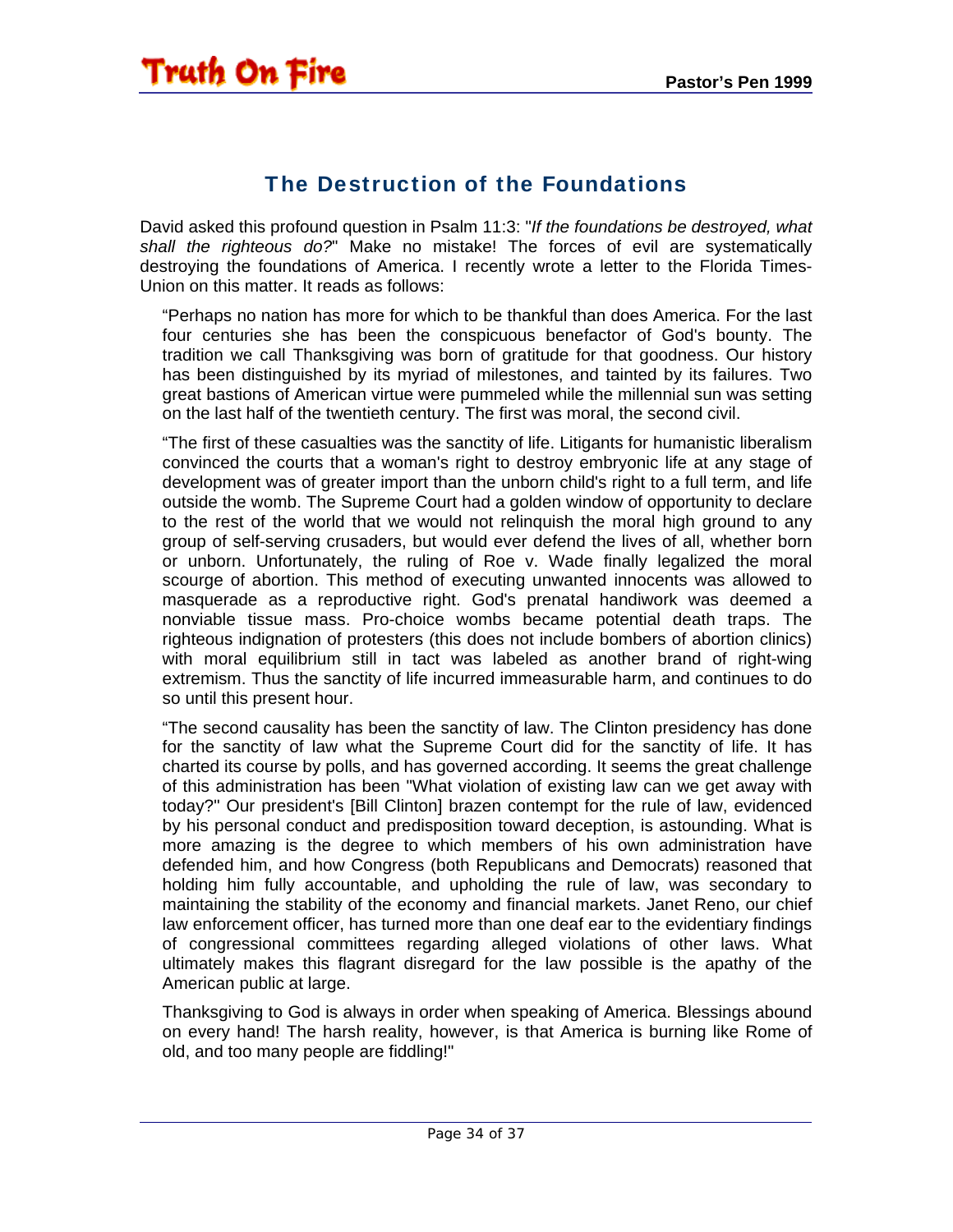#### Search Me, O God

<span id="page-34-0"></span>Dr. J. Edwin Orr (1912 – 1987) was a noted authority on the history of revival and spiritual awakening. He was a perennial lecturer on personal spiritual renewal, and had a unique ministry with students on numerous college campuses. He authored a number of books dealing with revival history and the spiritual life. Two of those volumes—*The Second Evangelical Awakening* and *Full Surrender*—are in my personal library. They are invaluable.

My wife Barbara and I had the distinct privilege of spending a few hours with this man of God back in the early 1970's. Dr. Orr was visiting our church in Miami. The associate pastor invited us to join them after the service for a time of fellowship. I will always cherish those few hours. I suppose what impressed me most about this man was his tremendous breadth of knowledge and wisdom, and the genuine humility with which he shared it. In retrospect, I came to understand that he was a lot like Jesus His Lord.

Years later I discovered that he had written the lyrics of one of my favorite songs — *Search Me, O God*. Those words have come to my mind often this last week. I now share them with you.

**Search me, O God, and know my heart today; Try me, O Savior, know my thoughts, I pray.** 

**See if there be some wicked way in me; Cleanse me from every sin and set me free.** 

**I praise You, Lord, for cleansing me from sin; Fulfill Your Word and make me pure within.** 

**Fill me with fire where once I burned with shame; Grant my desire to magnify Your Name.** 

**Lord, take my life, for I would live for You; Fill my poor heart with Your great love so true.** 

**Take all my will, my passion, self, and pride; I now surrender; Lord, in me abide.** 

**O Holy Spirit, revival comes from You; Send a revival, my own heart renew. Your Word declares You will supply our need; For blessings now, O Lord, I humbly plead.**

May our Lord Jesus place this same desire within each one of us. This prayer, offered to God with sincerity and brokenness, could trigger a transformation in someone's life this week. That's how God sends revival to churches—one saint at a time. He is no respecter of persons. Will it begin with you?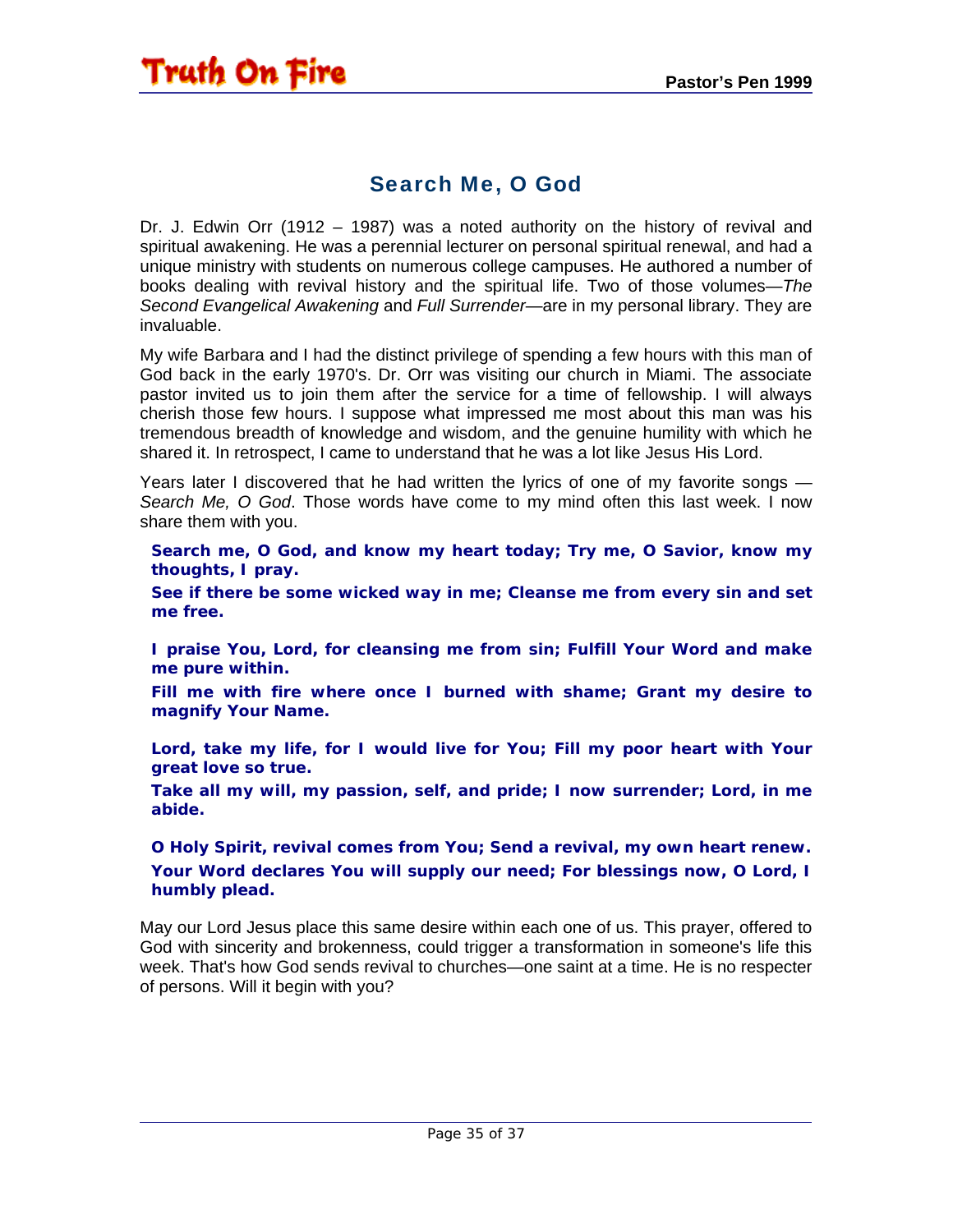#### Reflections on Revival

<span id="page-35-0"></span>Last Sunday evening I shared my personal expectations for our revival meeting with Brother Dannie Williams. They were (1) A renewed sense of God's greatness and glory, (2) An awareness of God's displeasure in those areas of my life where I fail Him, and (3) A dose of spiritual encouragement based on the fact that Jesus is worthy! I can honestly say that all of those expectations were met! Those who came faithfully each night were rewarded with true spiritual food from a genuine man of God.

On Sunday evening we heard a message from I Chronicles 4:9-10 about Jabez, and the godly ambition expressed by this man in his pray to God. He prayed: "*Oh, that thou wouldest bless me indeed, and enlarge my coast, and that thine hand might be with me, and that thou wouldest keep me from evil, that it may not grieve me!*" The Scripture says: "*God granted him that which he requested*." We were challenged to take up that petition as our own. We were reminded that God cannot be out-dreamed or over-asked, and that He can make more out of us than we can make of ourselves. No man who serves an infinite God should settle for an average life.

On Monday evening we heard a message from Matthew 18:21-35 regarding the sin of unforgiveness in the life of one that had been forgiven. We all have sin debts that are like checks drawn against ourselves. There is a payday coming when God will cash those checks! Those sin debts can be forgiven in the Person of Christ, and through His precious blood. A true grasp the magnitude of our sin against God, and the degree to which we have been forgiven, is the foundation upon which we can offer forgiveness to those who sin against us.

A salvation message from Isaiah 55:1-7 was delivered on Tuesday evening. We were told that the soul thirsty for God, a heart coming to the waters of salvation for a spiritual drink, was likened to a bag of money—the currency of repentance and faith to which God would respond! God issues gentleman-like invitations to sinners. Apart from these invitations, sinful men are unable to respond. Thus sinners should come when they can!

The message on Wednesday began in Romans 3:18: "*There is no fear of God before their eyes*." This is the bottom line explanation for the pervasive evils of our day. It applies to both the saved and the lost. Men sin against God with indifference due to a lack of godly and reverential respect. They have no fear of God, or for the consequences of their actions. The Bible says that judgment must begin at the house of God. How can any church operating with a fear deficiency expect sinners to bow their knee to the Christ they claim to serve?